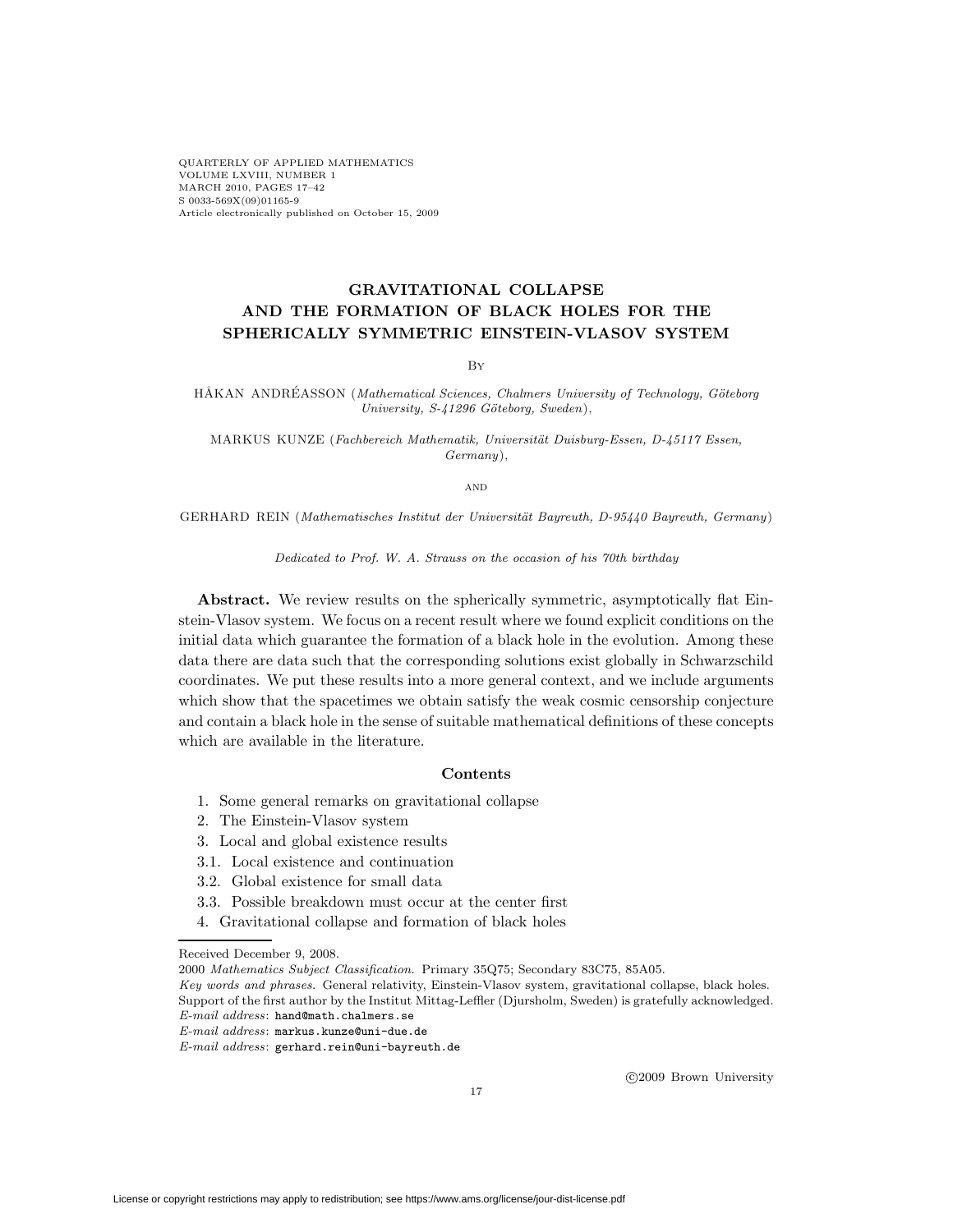4.1. The system on an outer domain

- 4.2. The main result—analysis in Schwarzschild coordinates
- 4.3. Weak cosmic censorship and the formation of a black hole
- 5. Concluding remarks
- 5.1. General matter models
- 5.2. Related results
- 5.3. Open problems and future perspectives
- Acknowledgement

References

**1. Some general remarks on gravitational collapse.** We begin these notes with some general, informal, and in part historical remarks on concepts related to the phenomenon of relativistic gravitational collapse.

<span id="page-1-0"></span>Shortly after A. Einstein published his theory of general relativity [\[24,](#page-24-0) [25\]](#page-24-1), K. Schwarzschild showed [\[49\]](#page-25-0) that the following metric solves the corresponding field equations in vacuum:

$$
ds^{2} = -\left(1 - \frac{2M}{r}\right) dt^{2} + \left(1 - \frac{2M}{r}\right)^{-1} dr^{2} + r^{2} (d\theta^{2} + \sin^{2}\theta d\varphi^{2}). \tag{1.1}
$$

Here  $M > 0$  is a parameter,  $t \in \mathbb{R}$  is a time coordinate, the spacetime is spherically symmetric, and the polar angles  $\theta$  and  $\varphi$  coordinatize the surfaces of constant t and  $r > 0$ . The latter are the orbits of SO(3) which acts isometrically on this spacetime, and  $4\pi r^2$  is the area of these surfaces. The part of this metric with  $r > 2M$  can be thought of as representing the gravitational field outside a static, spherically symmetric body of mass M and radius larger than 2M. With this interpretation in mind, the radii  $r = 2M$ and  $r = 0$ , where the metric looks singular, lie within the matter where the metric does not apply anyway so that one need not worry about this singular behavior. However, using the new time coordinate

$$
\tilde{t} := t + r^*, \text{ where } r^* := r + 2M \ln(r - 2M), \tag{1.2}
$$

the metric takes the form

<span id="page-1-1"></span>
$$
ds^{2} = -\left(1 - \frac{2M}{r}\right) d\tilde{t}^{2} + 2d\tilde{t} dr + r^{2} (d\theta^{2} + \sin^{2} \theta d\varphi^{2}),
$$
\n(1.3)

which extends smoothly through  $r = 2M$ ; i.e.,  $r = 2M$  is only a *coordinate singularity* in [\(1.1\)](#page-1-0). On the other hand, the so-called Kretschmann scalar

$$
K := R^{\alpha\beta\gamma\delta} R_{\alpha\beta\gamma\delta} \tag{1.4}
$$

derived from the Riemann curvature tensor  $R_{\alpha\beta\gamma}^{\qquad \delta}$  blows up like  $M^2/r^6$  as  $r \to 0$ ; Greek indices are running from 0 to 3 and are summed over if they appear as both lower and upper indices in the same expression. Since  $K$  is a scalar quantity, its values do not change under a change of coordinates. The singularity at  $r = 0$  is a genuine feature of the Schwarzschild spacetime which cannot be cured away by a more judicious choice of coordinates; it is a *spacetime singularity*, where the structure of spacetime itself breaks down. Although the surface  $r = 2M$  is not singular, there is something special about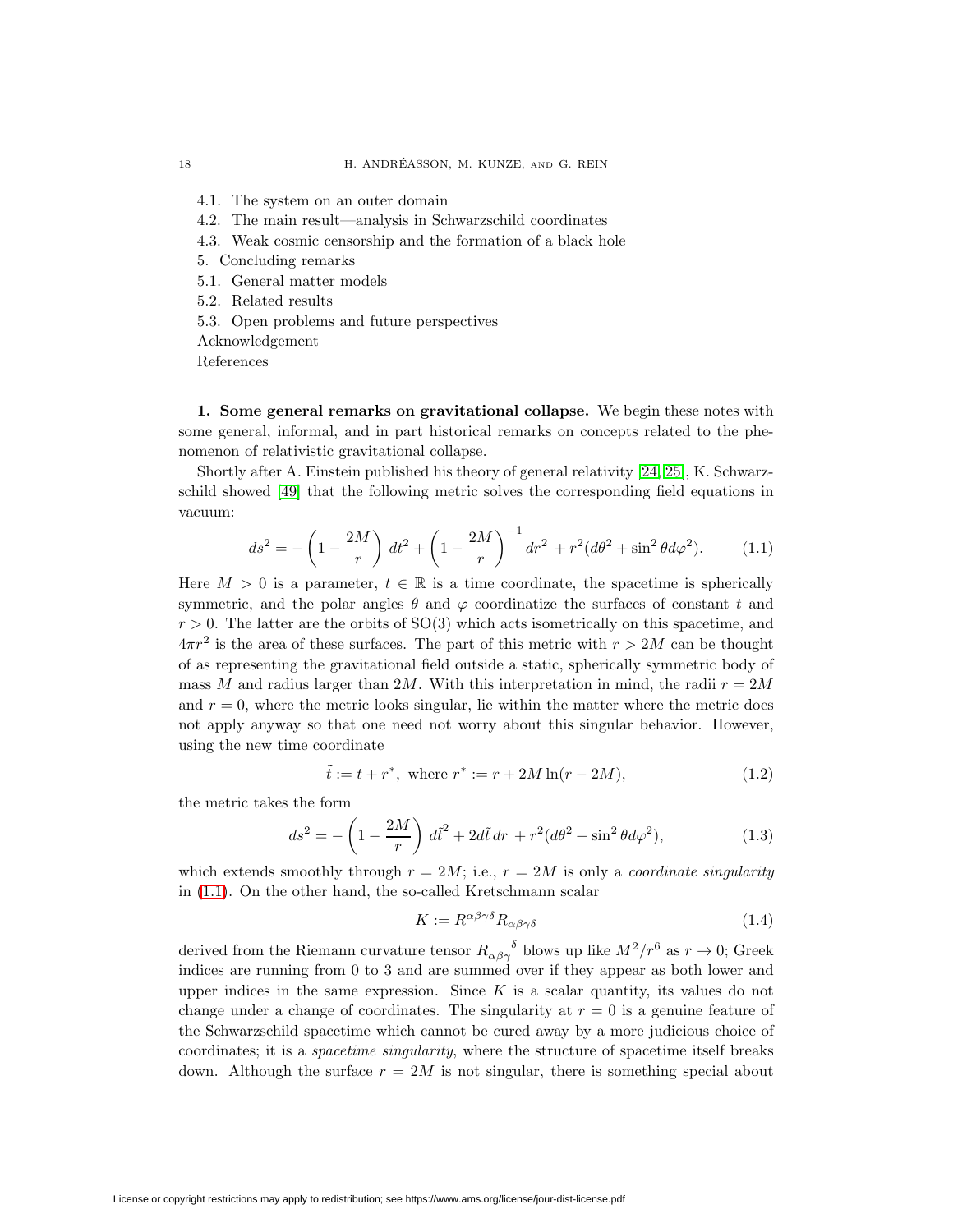it, as can be seen from [\(1.3\)](#page-1-1). The line  $r = 2M$ ,  $\theta = \pi/2$ ,  $\varphi = 0$  represents the world line of a massless particle (a photon) moving radially outward, away from the origin. Since no material particle can move faster than light, particles and photons can only pass inward through the surface  $r = 2M$ , but can never leave the region  $r < 2M$  once they are inside. Such a surface was later termed an event horizon. One should keep in mind from the above that by switching to different coordinates one was able to extend the spacetime beyond the region covered by Schwarzschild coordinates, even though in the latter coordinates the metric blows up at the boundary  $r = 2M$ .

While the part with  $r > 2M$  of the Schwarzschild metric was successfully used to explain for example the perihelion precession of Mercury in the solar system, it was argued that no conceivable physical process could compress an amount of matter so much that its mass M would all be contained inside the region  $r < 2M$ , and so the irritating behavior at the surface  $r = 2M$  and also the breakdown of the geometry of spacetime at  $r = 0$  was discarded as unphysical.

But in 1939, J. R. Oppenheimer and H. Snyder [\[32\]](#page-24-2) constructed a semi-explicit, timedependent solution of the Einstein field equations where a homogeneous spherically symmetric ball of dust, i.e., of a fluid with pressure zero, collapses until all the mass is within the region  $r < 2M$ , and it continues to collapse until the scalar curvature of spacetime blows up at the center of symmetry. Although this proved that an event horizon can evolve out of completely regular initial data, several decades passed before such structures became accepted as potentially relevant from the physics point of view and J. A. Wheeler coined the name black hole for them.

Today, there are many astronomical observations for which the currently best explanation involves a black hole. For example, black holes of the order of  $10^6-10^9$  solar masses are believed to reside in the centers of many galaxies, including the Milky Way. In spite of the increasing relevance of black holes as real astrophysical objects, many important basic questions about gravitational collapse are still open. The most prominent of these is the cosmic censorship conjecture.

To see the issue here, we notice that in the Oppenheimer-Snyder example, the spacetime singularity which forms at  $r = 0$  is hidden behind the event horizon so that it cannot be seen or in any other way be experienced by observers outside the event horizon. The same is true for the spacetime singularity in the Schwarzschild spacetime. In the 1960s, R. Penrose [\[33\]](#page-24-3) proved that a spacetime singularity forms in the gravitational collapse of a not necessarily symmetric star made up of "reasonable" matter, i.e., matter which satisfies the strong energy condition, provided a *closed trapped surface* forms. This is a closed, two-dimensional, spacelike surface with the property that the null geodesics, i.e., the light rays, which start perpendicular to the surface decrease its surface area both when followed inward and outward from the surface; for a precise definition, cf. [\[51,](#page-25-1) 9.5. The surfaces of constant  $\tilde{t}$  and r with  $r < 2M$  in [\(1.3\)](#page-1-1) are trapped, and we note that Schwarzschild coordinates cannot cover regions of spacetime which contain trapped surfaces. Since trapped surfaces are stable under small perturbations of the spacetime, Penrose's result showed that the formation of spacetime singularities is not restricted to spherically symmetric, especially constructed or isolated examples but is a genuine,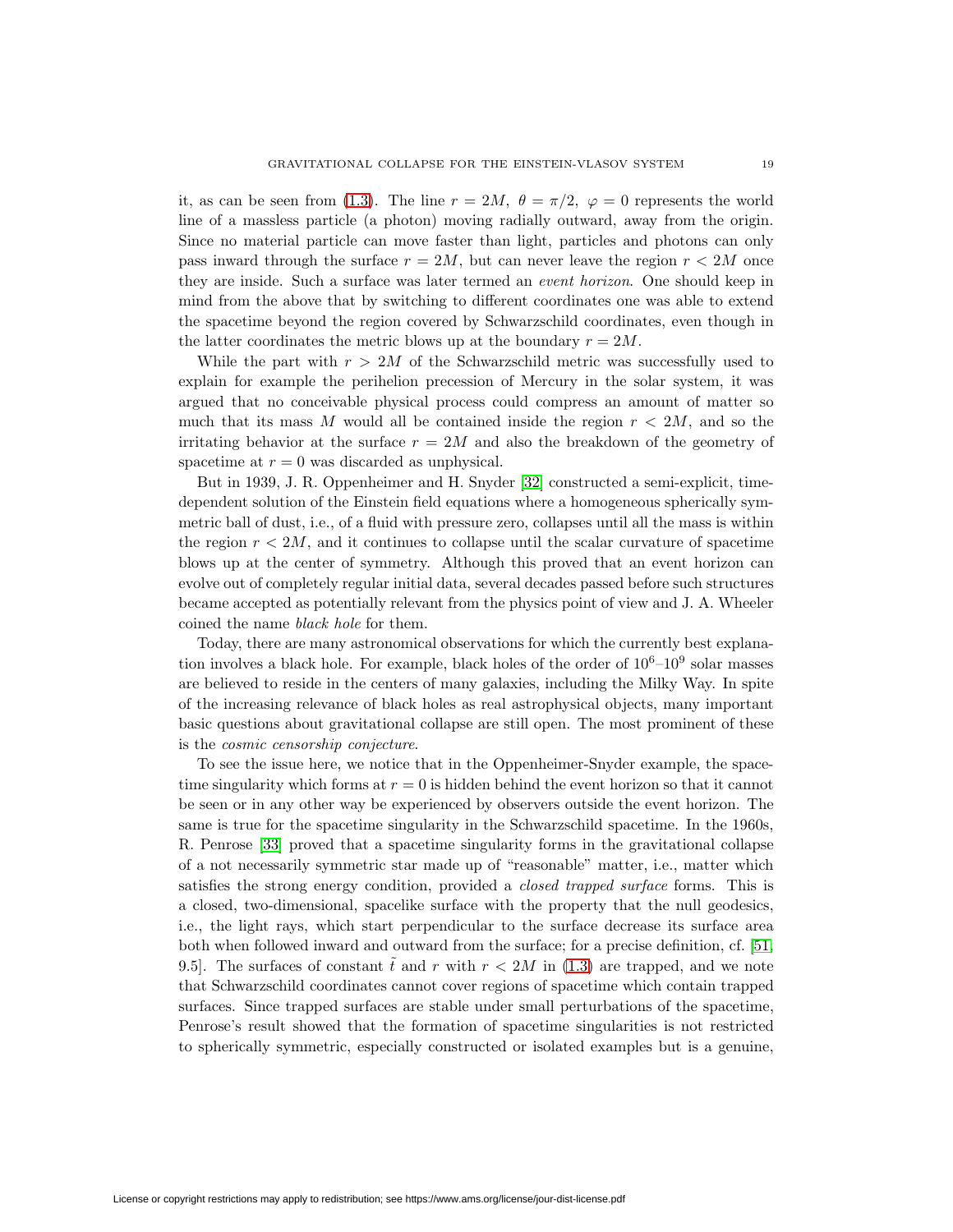stable feature of spacetimes. However, his result gives little information about the geometric structure of a spacetime with such a singularity; in particular, it does not provide an event horizon surrounding the singularity. The existence of a *naked singularity*, which by definition is not hidden behind an event horizon, would violate predictability as it would not be possible to predict from initial data what an observer would see if he could observe a singularity. Hence Penrose formulated the cosmic censorship conjecture which demands that any singularity arising in the gravitational collapse of generic regular initial data is hidden behind an event horizon; exceptional data leading to naked singularities are required to form a "null set" in some suitable sense. The above is an informal statement of the so-called weak cosmic censorship conjecture [\[51,](#page-25-1) 12.1]. It would in particular guarantee that predictability holds at least in the region outside the event horizon. In the strong version, no observer is allowed to observe a singularity. For a mathematical definition and discussion of the weak and strong cosmic censorship conjectures, we refer to [\[20\]](#page-23-0).

An important example where naked singularities do form for a null set of data while cosmic censorship holds for generic data is the spherically symmetric Einstein-scalar field system which was investigated by D. Christodoulou; cf. [\[18,](#page-23-1) [19\]](#page-23-2). A massless scalar field or dust as employed by Oppenheimer and Snyder and later also by Christodoulou [\[13\]](#page-23-3) are but two possibilities for modeling matter in gravitational collapse. In the present notes we discuss results where a collisionless gas as described by the Vlasov equation is used as matter model, a model which we consider particularly suitable for this purpose from a mathematics point of view and which is well motivated from an astrophysics point of view; cf. [\[11\]](#page-23-4).

<span id="page-3-0"></span>**2. The Einstein-Vlasov system.** Consider a smooth spacetime manifold M equipped with a Lorentzian metric  $g_{\alpha\beta}$  with signature (- + + +). The Einstein equations read

$$
G_{\alpha\beta} = 8\pi T_{\alpha\beta},\tag{2.1}
$$

where  $G_{\alpha\beta}$  is the Einstein tensor, a nonlinear second-order differential expression in the metric  $g_{\alpha\beta}$ , and  $T_{\alpha\beta}$  is the energy-momentum tensor given by the matter content (or other fields) of the spacetime. To obtain a closed system, the field equations [\(2.1\)](#page-3-0) have to be supplemented by evolution equation(s) for the matter and the definition of  $T_{\alpha\beta}$  in terms of the matter and the metric.

We choose as a matter model a collisionless gas. In order to write down an evolution equation for the number density of the particles on phase space we recall that the world line of a single test particle on  $M$  obeys the geodesic equation

<span id="page-3-1"></span>
$$
\dot{x}^{\alpha} = p^{\alpha}, \ \dot{p}^{\alpha} = -\Gamma^{\alpha}_{\beta\gamma} p^{\beta} p^{\gamma}, \tag{2.2}
$$

where  $x^{\alpha}$  denotes general coordinates on M,  $p^{\alpha}$  are the corresponding canonical momenta,  $\Gamma^{\alpha}_{\beta\gamma}$  are the Christoffel symbols induced by the metric  $g_{\alpha\beta}$ , and the dot indicates differentiation with respect to an affine parameter, i.e., with respect to proper time along the world line of the particle. We assume that all the particles have the same rest mass, normalized to unity, and move forward in time. Hence, their number density  $f$  is a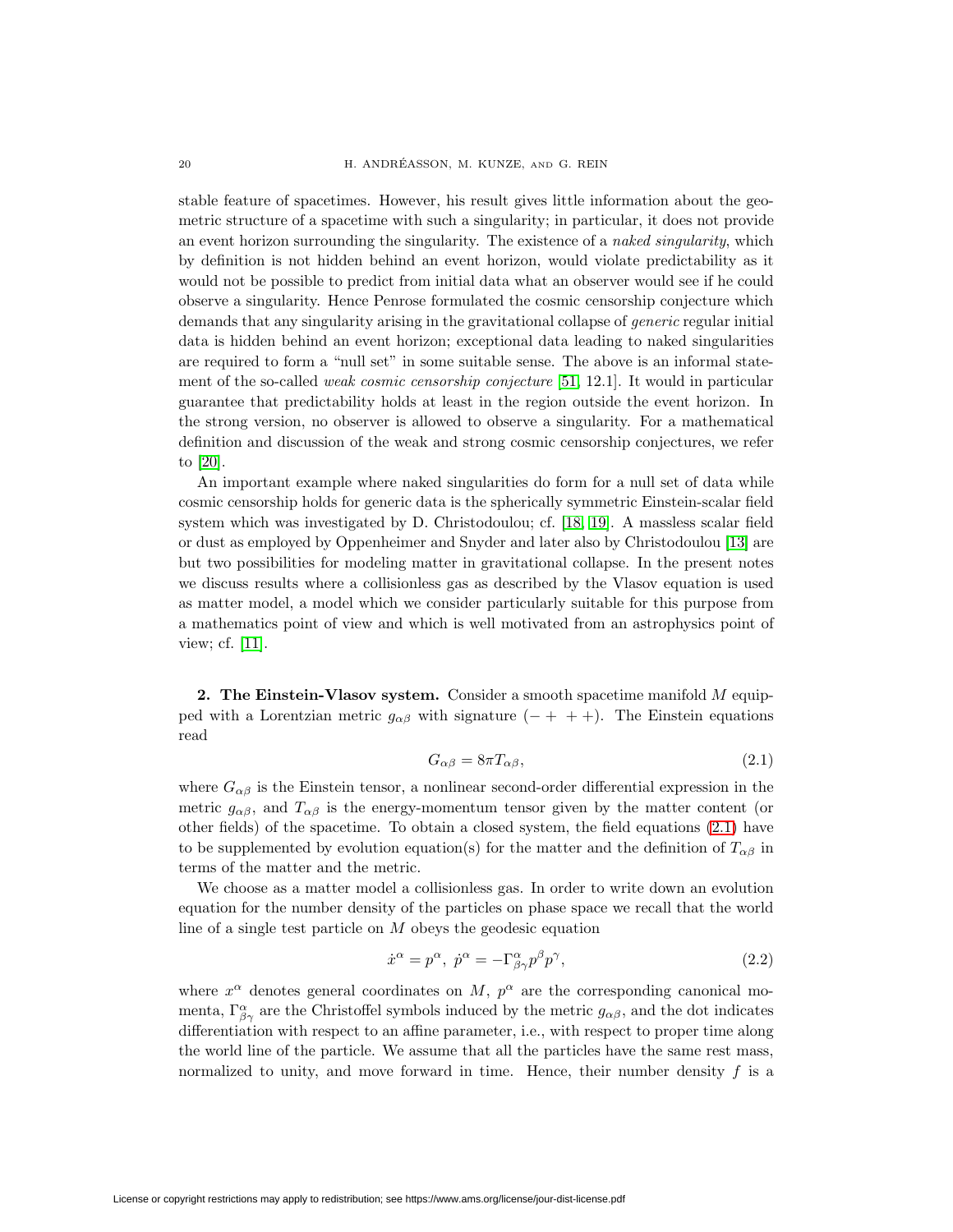nonnegative function supported on the mass shell

$$
PM := \{ g_{\alpha\beta} p^{\alpha} p^{\beta} = -1, p^0 > 0 \},
$$

a submanifold of the tangent bundle  $TM$  of the spacetime manifold  $M$  which is invariant under the geodesic flow. Letting Latin indices range from 1 to 3 we use coordinates  $(t, x^a)$  with zero shift, which implies that  $g_{0a} = 0$ . On the mass shell PM the variable  $p^0$  then becomes a function of the remaining variables  $(t, x^a, p^b)$ :

<span id="page-4-2"></span><span id="page-4-0"></span>
$$
p^0 = \sqrt{-g^{00}}\sqrt{1 + g_{ab}p^a p^b}.
$$
\n(2.3)

Since the particles move like test particles in the given metric, their number density  $f = f(t, x^a, p^b)$  is constant along the geodesics and it satisfies the Vlasov equation

$$
\partial_t f + \frac{p^a}{p^0} \partial_{x^a} f - \frac{1}{p^0} \Gamma^a_{\beta \gamma} p^\beta p^\gamma \partial_{p^a} f = 0.
$$
 (2.4)

The energy-momentum tensor is given by

<span id="page-4-1"></span>
$$
T_{\alpha\beta} = \int p_{\alpha} p_{\beta} f |g|^{1/2} \frac{dp^1 dp^2 dp^3}{-p_0},
$$
\n(2.5)

where  $|g|$  denotes the modulus of the determinant of the metric, and indices are raised and lowered using the metric, i.e.,  $p_{\alpha} = g_{\alpha\beta}p^{\beta}$ . The system [\(2.1\)](#page-3-0), [\(2.4\)](#page-4-0), [\(2.5\)](#page-4-1) is the Einstein-Vlasov system in general coordinates. An introduction to relativistic kinetic theory and the Einstein-Vlasov system can be found in [\[1,](#page-23-5) [47\]](#page-24-4). The Vlasov equation is widely used as a matter model in astrophysics to describe galaxies or globular clusters [\[11\]](#page-23-4). Such systems are usually dealt with as isolated systems in an otherwise empty universe, which in our context means that the spacetime is asymptotically flat.

Let us for a moment consider a distribution function of the form

<span id="page-4-3"></span>
$$
f(t, x^a, p^b) = -u_0 |g|^{-1/2} \rho(t, x^a) \, \delta(p^b - u^b(t, x^a)), \tag{2.6}
$$

where  $\rho = \rho(t, x^a)$  is a scalar function on spacetime,  $\delta$  is the Dirac  $\delta$ -distribution, and  $u^{\beta} = u^{\beta}(t, x^{\alpha})$  takes values in the mass shell so that  $u_0$  is determined by  $u^{b}$ ; cf. [\(2.3\)](#page-4-2). Then the macroscopic quantities  $\rho$  and  $u^a$  together with the metric satisfy the Einstein-Euler system for a perfect fluid with pressure zero, a matter model referred to as dust in the first section and used by Oppenheimer and Snyder;  $\rho$  is the mass-energy density of the dust-fluid and  $u^{\beta}$  its four-velocity. It should be stressed that although formally the Einstein-dust system can be viewed as a special case of the Einstein-Vlasov system, we use the term Vlasov matter exclusively for genuine (and usually smooth) distribution functions on the mass shell PM.

Before we proceed a few advantageous features of the Einstein-Vlasov system are worth pointing out. Firstly, if the metric and therefore the Christoffel symbols are given, the evolution equation for the matter, i.e., the Vlasov equation, does not produce any singularities by itself; it is, for a given metric, indeed a linear first-order conservation law which can be solved by the method of characteristics. This situation is different if the matter is described as a fluid, and singularities induced by the matter model can prevent one from analyzing the formation of event horizons and true spacetime singularities. Secondly, in the Newtonian limit the Einstein-Vlasov system turns into the Vlasov-Poisson system [\[40,](#page-24-5) [46\]](#page-24-6) for which there is a global existence result for general,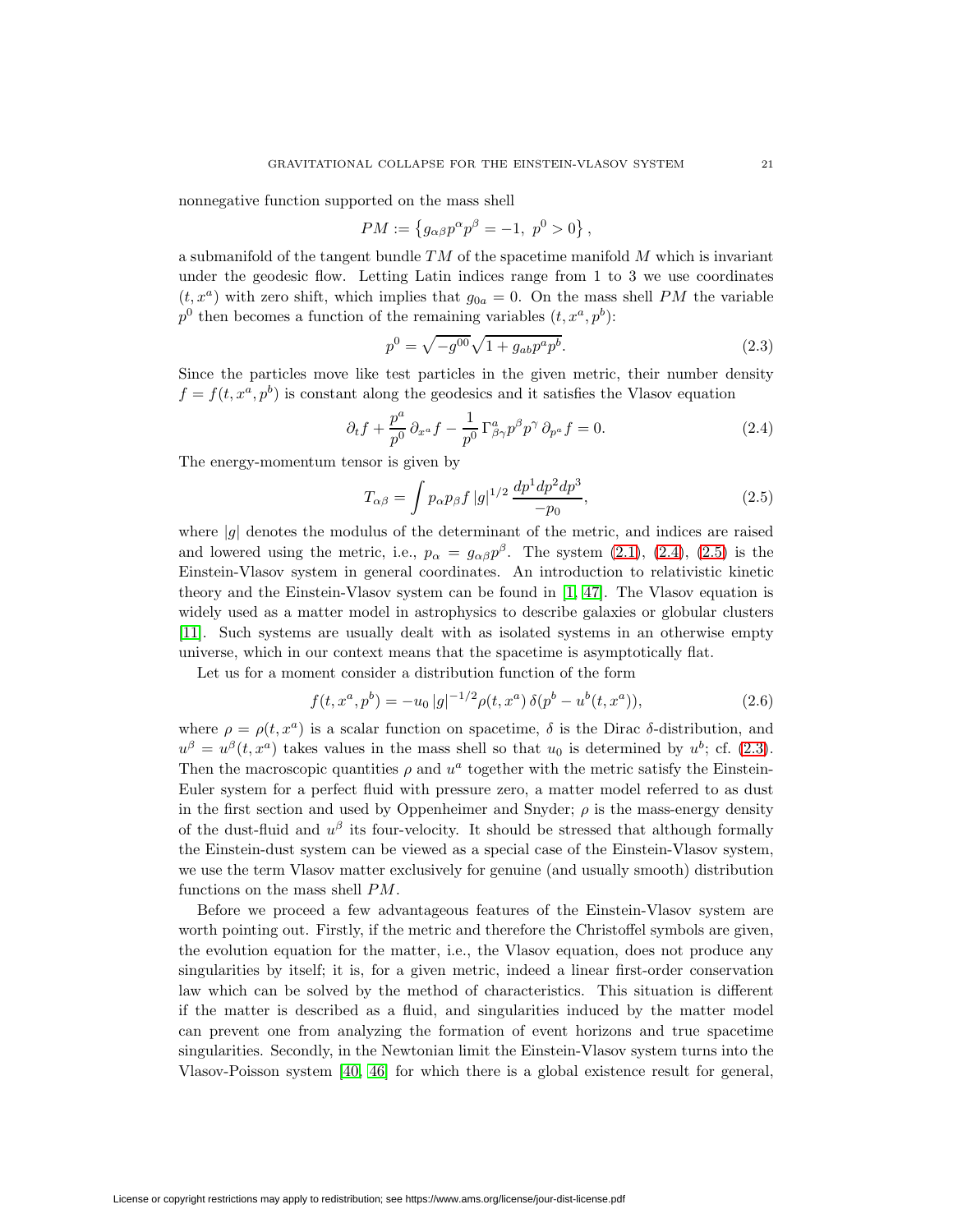regular data; cf. [\[30,](#page-24-7) [34,](#page-24-8) [38\]](#page-24-9). Hence any singularity in the solutions of the Einstein-Vlasov system should have its origin in some relativistic effect; for a fluid this is again different. Beside these mathematical properties the Vlasov equation also has a clear physical interpretation and motivation, as pointed out above.

The questions raised in the previous section are at present out of reach of a rigorous mathematical treatment, unless simplifying symmetry assumptions are made. Hence we will consider the Einstein-Vlasov system under the assumption of spherical symmetry. Notice that the investigations which we cited above and where dust or a massless scalar field are used as matter models employ the same symmetry assumption. We use Schwarzschild coordinates  $(t, r, \theta, \varphi)$  and write the metric in the form

$$
ds^{2} = -e^{2\mu(t,r)}dt^{2} + e^{2\lambda(t,r)}dr^{2} + r^{2}(d\theta^{2} + \sin^{2}\theta \, d\varphi^{2});
$$

<span id="page-5-1"></span>as to the range and meaning of these coordinates, we refer to the previous section; cf. [\(1.1\)](#page-1-0). Asymptotic flatness means that the metric quantities  $\lambda$  and  $\mu$  have to satisfy the boundary conditions

$$
\lim_{r \to \infty} \lambda(t, r) = \lim_{r \to \infty} \mu(t, r) = 0
$$
\n(2.7)

so that as  $r \to \infty$  the metric approaches the flat Minkowski metric, written in polar coordinates. In addition we impose the boundary condition

<span id="page-5-0"></span>
$$
\lambda(t,0) = 0\tag{2.8}
$$

in order to guarantee a regular center. Since polar coordinates sometimes induce artificial coordinate singularities at  $r = 0$ , it is convenient to introduce the corresponding Cartesian coordinates

$$
x = (x1, x2, x3) = r(\sin \theta \cos \varphi, \sin \theta \sin \varphi, \cos \theta).
$$

If  $p = (p^1, p^2, p^3)$  denotes the corresponding canonical momenta, then

$$
p_0 = -e^{\mu}\sqrt{1+|p|^2(e^{2\lambda}-1)+\left(\frac{x\cdot p}{r}\right)^2},
$$

where  $|p|^2 = (p^1)^2 + (p^2)^2 + (p^3)^2$  and  $x \cdot p = x^1 p^1 + x^2 p^2 + x^3 p^3$ . Since this quantity appears in the formula for the components of the energy-momentum tensor, which in turn appear as source terms in the field equations, it is preferable to use the noncanonical momentum variables

$$
v^{a} = p^{a} + (e^{\lambda} - 1) \frac{x \cdot p}{r} \frac{x^{a}}{r}, \ a = 1, 2, 3.
$$

In these variables,

$$
p_0 = -e^{\mu} \sqrt{1 + |v|^2},
$$

and  $f$  is spherically symmetric iff

$$
f(t, x, v) = f(t, Ax, Av), x, v \in \mathbb{R}^3, A \in SO(3).
$$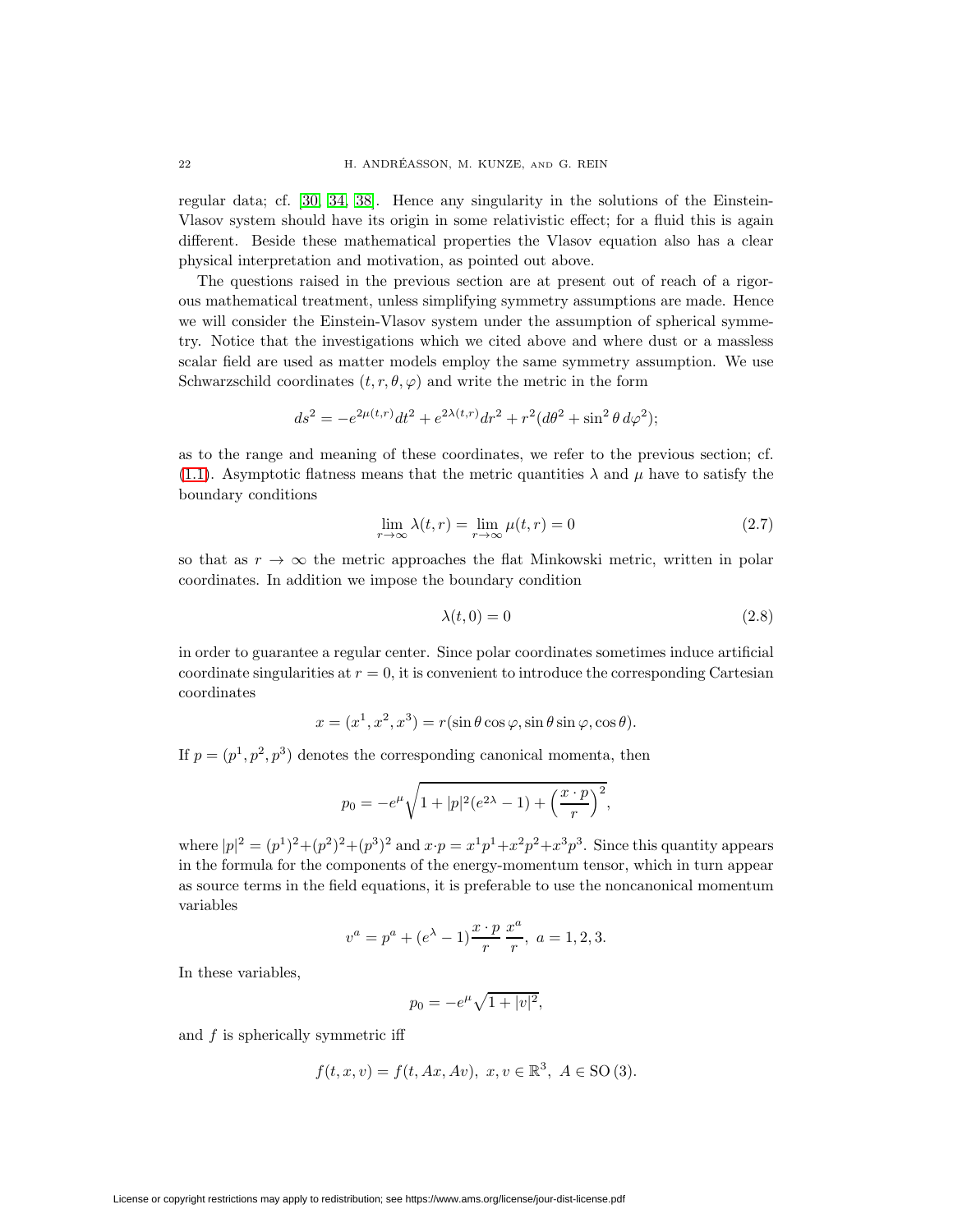The spherically symmetric, asymptotically flat Einstein-Vlasov system takes the following form:

$$
\partial_t f + e^{\mu - \lambda} \frac{v}{\sqrt{1 + |v|^2}} \cdot \partial_x f - \left( \partial_t \lambda \frac{x \cdot v}{r} + e^{\mu - \lambda} \partial_r \mu \sqrt{1 + |v|^2} \right) \frac{x}{r} \cdot \partial_v f = 0, \qquad (2.9)
$$

$$
e^{-2\lambda}(2r\partial_r\lambda - 1) + 1 = 8\pi r^2 \rho,
$$
\n(2.10)

$$
e^{-2\lambda}(2r\partial_r\mu + 1) - 1 = 8\pi r^2 p,
$$
\n(2.11)

<span id="page-6-5"></span><span id="page-6-4"></span><span id="page-6-3"></span><span id="page-6-2"></span><span id="page-6-0"></span>
$$
\partial_t \lambda = -4\pi r e^{\lambda + \mu} j,\tag{2.12}
$$

$$
e^{-2\lambda} \left( \partial_r^2 \mu + (\partial_r \mu - \partial_r \lambda)(\partial_r \mu + \frac{1}{r}) \right) - e^{-2\mu} \left( \partial_t^2 \lambda + \partial_t \lambda (\partial_t \lambda - \partial_t \mu) \right) = 4\pi q, \quad (2.13)
$$

<span id="page-6-1"></span>where

$$
\rho(t,r) = \rho(t,x) = \int \sqrt{1+|v|^2} f(t,x,v) dv,
$$
\n(2.14)

$$
p(t,r) = p(t,x) = \int \left(\frac{x \cdot v}{r}\right)^2 f(t,x,v) \frac{dv}{\sqrt{1+|v|^2}},
$$
\n(2.15)

$$
j(t,r) = j(t,x) = \int \frac{x \cdot v}{r} f(t,x,v) dv,
$$
\n(2.16)

$$
q(t,r) = q(t,x) = \int \left| \frac{x \times v}{r} \right|^2 f(t,x,v) \frac{dv}{\sqrt{1 + |v|^2}}.
$$
 (2.17)

For a detailed derivation of these equations we refer to [\[37\]](#page-24-10). It should be noted that in this formulation no raising and lowering of indices using the metric appears anywhere. It is a completely explicit system of PDEs, where  $x, v \in \mathbb{R}^3$ ,  $x \cdot v$  denotes the Euclidean scalar product, and  $|v|^2 = v \cdot v$ .

For the spherically symmetric Einstein-dust equations, Christodoulou [\[13\]](#page-23-3) showed that cosmic censorship is violated. Indeed, not even a suitable smallness condition on the initial data prevents the formation of naked singularities for dust. As we shall see in the next section this is different for the Vlasov matter model, provided we have a genuine, smooth distribution function with respect to  $x$  and  $v$ .

<span id="page-6-6"></span>The goal for the spherically symmetric, asymptotically flat Einstein-Vlasov system is to show that for all (or at least for all generic) regular initial data the corresponding solution is either global in the sense that the spacetime is singularity-free or the solution undergoes a gravitational collapse in which a spacetime singularity forms which is hidden behind an event horizon. Of course the ultimate goal would be to prove this for general, not necessarily symmetric data, but let's be modest for now. So far all analytical and numerical results support the conjecture that the above is indeed true and that in particular the spherically symmetric, asymptotically flat Einstein-Vlasov system satisfies the weak cosmic censorship conjecture. An existence result for singularity-free solutions for restricted, small data has been known for some time and is reviewed in the next section. A class of data which lead to gravitational collapse as described above has been established more recently, and this result is discussed in Section [4.](#page-12-0)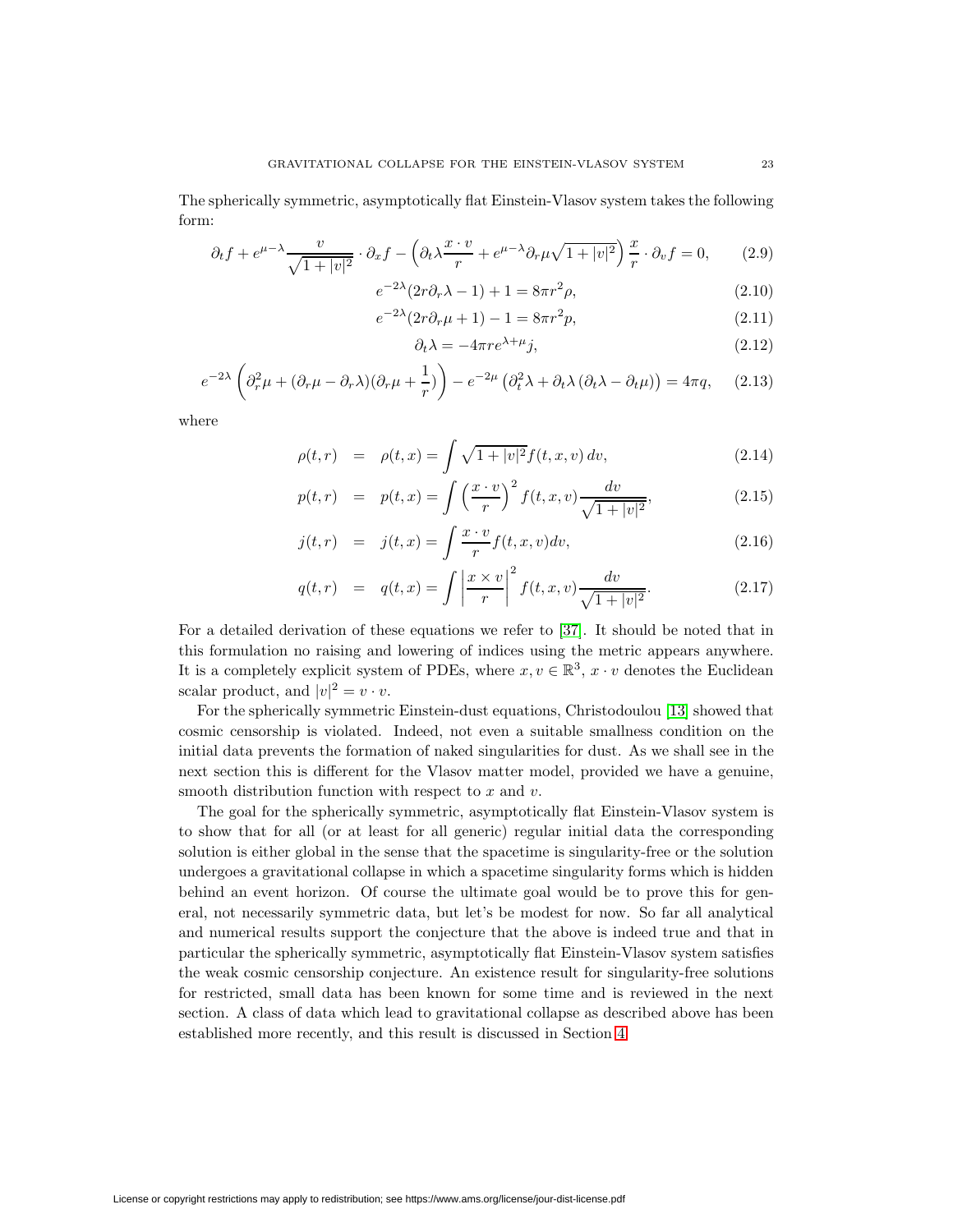**3. Local and global existence results.** In this section we review a number of results from the literature for the spherically symmetric, asymptotically flat Einstein-Vlasov system. They serve as either background or counterparts to the results on gravitational collapse, which we state and discuss in the next section.

3.1. Local existence and continuation. Due to our choice of  $v$  as a noncanonical momentum variable, the system  $(2.9)$ – $(2.17)$  has the following nice feature. If a distribution function f is given, then the source terms  $\rho$ ,  $p$ ,  $j$ , and  $q$  can be computed from it without reference to the metric. Given  $\rho$  and observing the boundary condition [\(2.8\)](#page-5-0) the field equation [\(2.10\)](#page-6-2) can be integrated to yield

<span id="page-7-1"></span>
$$
e^{-2\lambda} = 1 - \frac{2m}{r},
$$
\n(3.1)

where the quasi-local mass  $m$  is given by

$$
m(t,r) := 4\pi \int_0^r \rho(t,\eta) \eta^2 d\eta.
$$
 (3.2)

<span id="page-7-4"></span>Given p and  $\lambda$  the field equation [\(2.11\)](#page-6-3) together with the boundary condition [\(2.7\)](#page-5-1) determines  $\mu$ :

$$
\mu(t,r) = \exp\left(-\int_r^{\infty} e^{2\lambda(t,\eta)} \left(\frac{m(t,\eta)}{\eta^2} + 4\pi\eta p(t,\eta)\right) d\eta\right).
$$
 (3.3)

Finally, if both  $\lambda$  and  $\mu$  are given and sufficiently regular, then f is determined from its initial data by the method of characteristics:

<span id="page-7-3"></span>
$$
f(t, x, v) = \overset{\circ}{f}((X, V)(0, t, x, v)), \tag{3.4}
$$

where  $(X, V)(s, t, x, v)$  is the solution of the characteristic system

$$
\dot{x} = e^{\mu - \lambda} \frac{v}{\sqrt{1 + |v|^2}}, \quad \dot{v} = -\left(\partial_t \lambda \frac{x \cdot v}{r} + e^{\mu - \lambda} \partial_r \mu \sqrt{1 + |v|^2}\right) \frac{x}{r}
$$
(3.5)

of the Vlasov equation [\(2.9\)](#page-6-0) satisfying  $(X, V)(t, t, x, v) = (x, v)$ , and  $\hat{f}$  is the prescribed data at time  $t = 0$ . Notice that the characteristics are now parameterized by coordinate time instead of proper time as in [\(2.2\)](#page-3-1).

<span id="page-7-2"></span>The iterative scheme indicated above can be used to prove a local existence and uniqueness theorem together with an extension criterion.

<span id="page-7-0"></span>THEOREM 3.1. Let  $\mathring{f} \in C_c^1(\mathbb{R}^6)$  be nonnegative, spherically symmetric, and such that for the induced quasi-local mass,

$$
2\hat{m}(r)/r < 1, r > 0.
$$
\n(3.6)

Then there exists a unique regular solution  $f$  of the asymptotically flat, spherically symmetric Einstein-Vlasov system with  $f(0) = \hat{f}$  on a maximal interval of existence  $[0, T]$  with  $T > 0$ . If

$$
\sup\Bigl\{|v|\mid (t,x,v)\in\text{supp }f,\,\,0\leq t
$$

then  $T = \infty$ .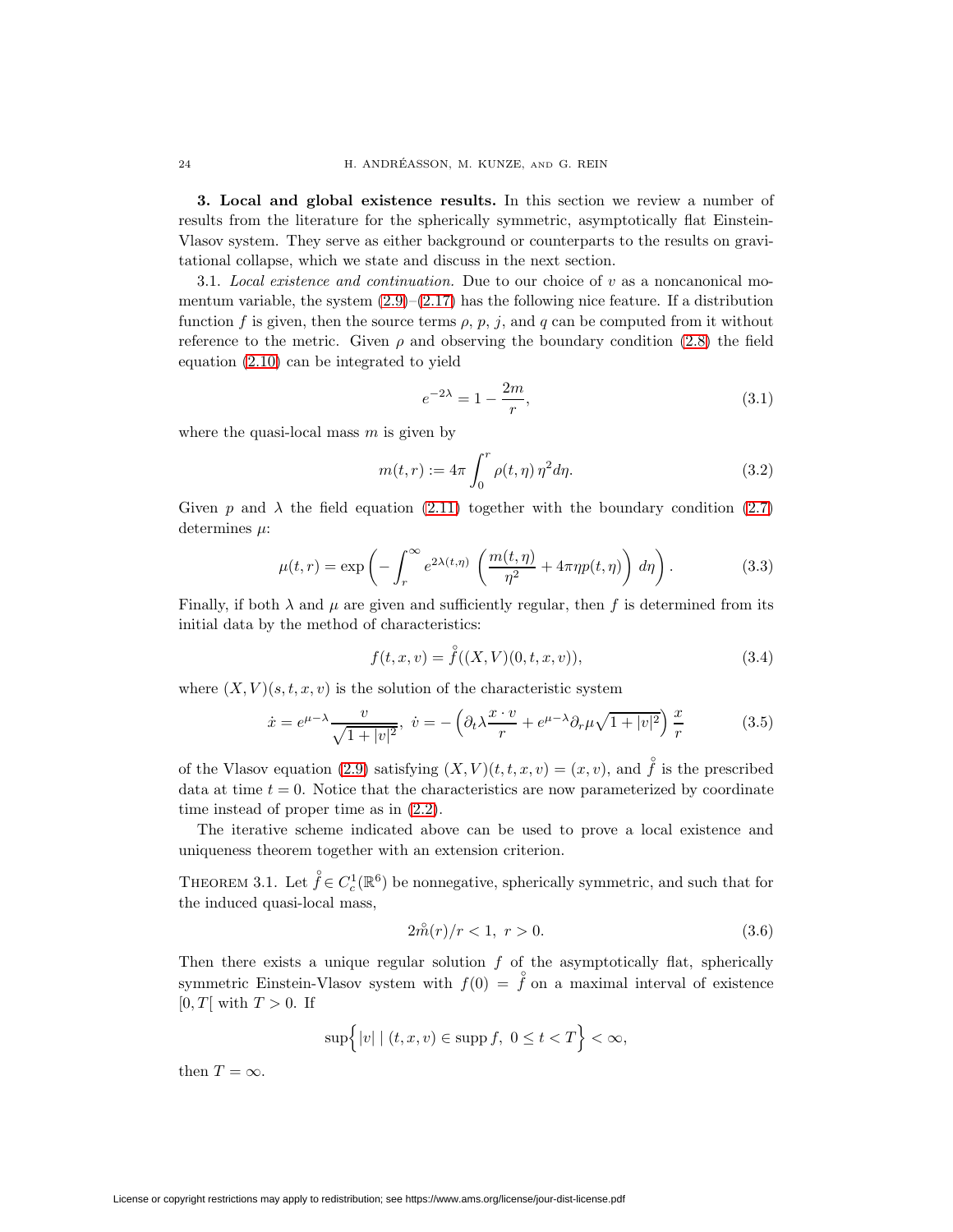This result was first established in [\[39\]](#page-24-11); see also [\[37\]](#page-24-10). Some comments are in order.

Functions in  $C_c^1(\mathbb{R}^6)$  are by definition continuously differentiable and compactly supported. A solution is called regular if the derivatives which appear in the system exist in the classical sense and are continuous; for the precise definition, we refer to [\[37\]](#page-24-10).

The restriction [\(3.6\)](#page-7-0) on the initial data is necessary in view of [\(3.1\)](#page-7-1) because that equation defines  $\lambda$  only as long as  $2m(t, r)/r < 1$ , so we have to require this for the initial data. This is related to the fact that, as noted in the first section, Schwarzschild coordinates cannot cover regions of spacetime which contain trapped surfaces.

A local existence and uniqueness result for the Einstein-Vlasov system without a symmetry assumption was established by Y. Choquet-Bruhat [\[12\]](#page-23-6). However, in order to extend a local solution to a global one based on the latter result, one would have to control high-order Sobolev norms of the solution. The extension criterion provided in Theorem [3.1](#page-7-2) is much less demanding and forms a more convenient starting point for investigating global properties of solutions.

The major simplification of the system due to the symmetry assumption is the fact that for given source terms the metric is completely determined by the two constraint equations  $(2.10)$  and  $(2.11)$  which are ordinary differential equations in r. The metric has no independent degrees of freedom, and this rules out gravitational radiation, much like the Vlasov-Maxwell system being reduced to the Vlasov-Poisson system if spherical symmetry is assumed. But if  $\lambda$  is defined by [\(3.1\)](#page-7-1), then it becomes rather unpleasant to control  $\partial_t \lambda$  which appears in the Vlasov equation and to make sure that the condition  $2m(t, r)/r < 1$  is preserved. In [\[37\]](#page-24-10), this was resolved by considering first a modified system where [\(2.13\)](#page-6-4) was left out and  $\partial_t \lambda$  was replaced by a quantity  $\lambda$  defined by [\(2.12\)](#page-6-5). Then one can show a posteriori that indeed  $\partial_t \lambda = \tilde{\lambda}$  and that [\(2.13\)](#page-6-4) holds as well. Equation [\(2.12\)](#page-6-5) can then be used to control  $\partial_t \lambda$  and therefore  $\lambda$  in terms of

$$
P(t) := \sup \Big\{ |v| \mid (s, x, v) \in \text{supp } f, \ 0 \le s \le t \Big\};
$$

notice that by [\(3.4\)](#page-7-3) the function  $f(t)$  is bounded so that the source terms  $\rho, p, j, q$  are bounded by powers of P.

Equation [\(2.13\)](#page-6-4) also has its role to play. To establish the convergence of the iterative scheme one needs uniform bounds on certain second-order derivatives of the metric coefficients. But since in  $(2.10)$ – $(2.12)$  the first-order derivatives depend in a pointwise way on the source terms, it seems that one needs to control derivatives of these source terms. In the corresponding results for the Vlasov-Poisson or Vlasov-Maxwell systems one exploits the fact that the field quantities depend on the source terms through spatial or spacetime integrals. The corresponding field equations are smoothing; cf. [\[10,](#page-23-7) [26,](#page-24-12) [38\]](#page-24-9). Here the field equation [\(2.13\)](#page-6-4) provides this smoothing effect, because it turns out that in order to control the derivatives of the characteristic flow with respect to the initial data only a certain combination of second-order derivatives of the metric coefficients is needed, and this combination is precisely the one which appears in [\(2.13\)](#page-6-4) and is therefore controlled by q.

In the context of these arguments and also in what follows some further information is useful. By [\(2.10\)](#page-6-2) and [\(2.11\)](#page-6-3),

$$
\partial_r \mu + \partial_r \lambda \geq 0,
$$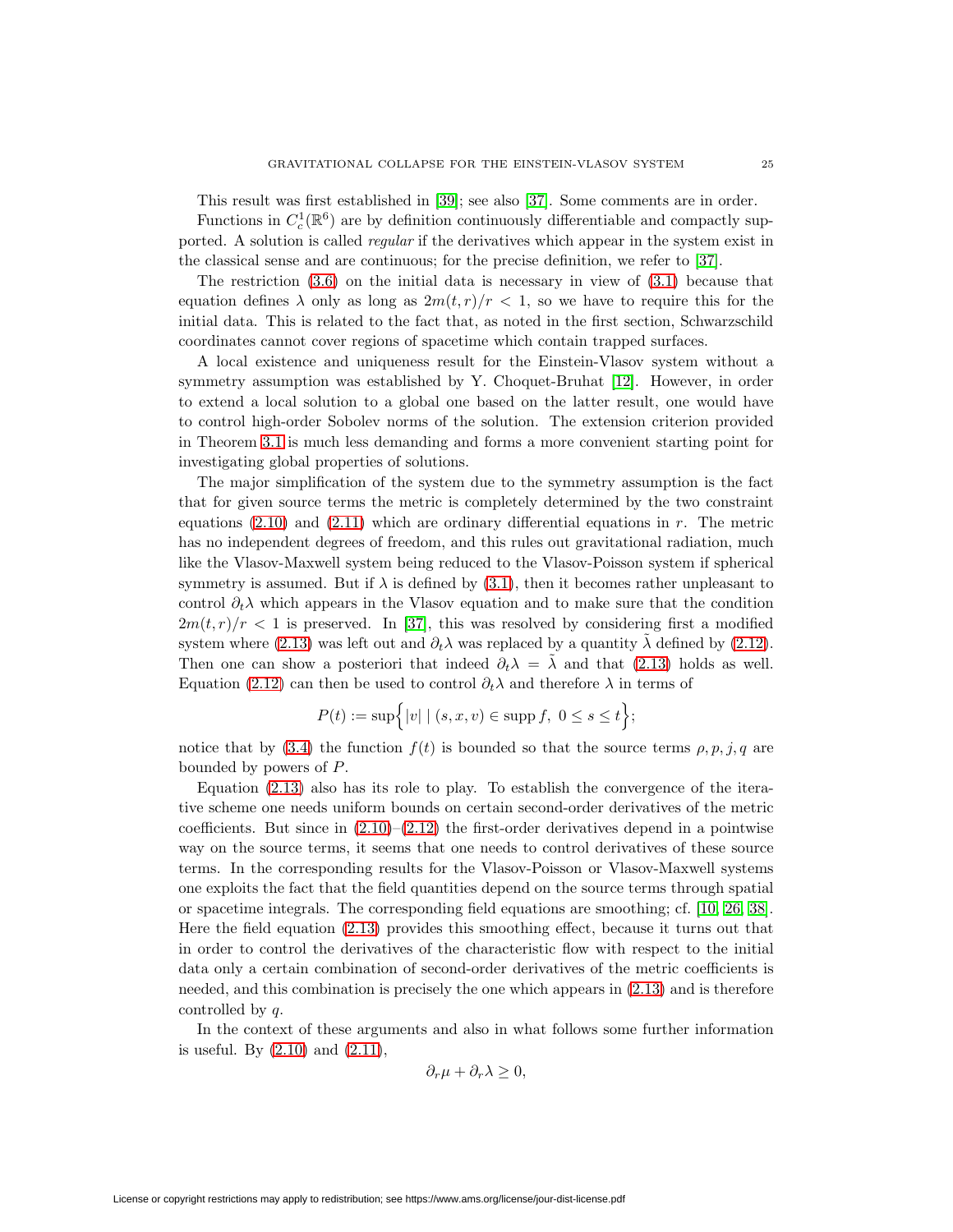and together with the boundary condition  $(2.7)$  and  $(3.1)$ , this implies that

<span id="page-9-1"></span>
$$
\mu - \lambda \le \mu + \lambda \le 0. \tag{3.7}
$$

Solutions of the Einstein-Vlasov system satisfy the following conservation laws. The Vlasov equation implies that the number of particles

$$
N = \iint e^{\lambda(t,r)} f(t,x,v) \, dv \, dx \tag{3.8}
$$

is conserved. More importantly, if we observe that  $j$  is for each fixed time  $t$  compactly supported so that by  $(2.12)$ ,  $\partial_t \lambda(t, r) = 0$  for r sufficiently large, we conclude from  $(3.1)$ that the ADM mass

$$
M = \lim_{r \to \infty} m(t, r) = \iint \sqrt{1 + |v|^2} f(t, x, v) \, dv \, dx \tag{3.9}
$$

is conserved.

3.2. Global existence for small data. A natural question when investigating a nonlinear system of PDEs is whether small initial data lead to global solutions which disperse. As mentioned above, no such smallness condition can be formulated for the at least formally closely related Einstein-dust system, cf. [\[13\]](#page-23-3), but for true Vlasov matter such a global result for small data does exist.

<span id="page-9-0"></span>THEOREM 3.2. For all  $R > 0$  there exists  $\epsilon > 0$  such that if f is a maximal solution of the asymptotically flat, spherically symmetric Einstein-Vlasov system with  $f(0) = \hat{f}$ satisfying

$$
\hat{f}(x, v) = 0
$$
 for  $|x| + |v| > R$ 

and

$$
||\mathring{f}||_{\infty}<\epsilon,
$$

then the solution exists globally in  $t$ . Moreover, the solution disperses in the sense that

$$
||\rho(t)||_{\infty} \leq C(1+|t|)^{-3}, \ t \in \mathbb{R},
$$

and the spacetime is geodesically complete.

This result was first proven in [\[39\]](#page-24-11); see also [\[37,](#page-24-10) [47\]](#page-24-4). Similar results were known both for the Vlasov-Poisson and the Vlasov-Maxwell system; cf. [\[9,](#page-23-8) [27,](#page-24-13) [38\]](#page-24-9). The basic dispersive mechanism in the system can be seen as follows. By [\(3.4\)](#page-7-3) and the change of variables formula,

$$
\rho(t,x) = \int \sqrt{1+|v|^2} \hat{f}((X,V)(0,t,x,v)) dv
$$
  
= 
$$
\int \sqrt{1+|v|^2} \hat{f}(X,V(0,t,x,v)) \left| \det \left( \frac{\partial X(0,t,x,v)}{\partial v} \right) \right|^{-1} dX.
$$

Now in the flat Minkowski case,  $\lambda = \mu = 0$ ,  $X(0, t, x, v) = x - tv/\sqrt{1 + |v|^2}$ , and the determinant above grows like  $t^3$ . If the field terms satisfy suitable decay conditions, this turns out to remain correct. The decay of  $\rho$  and the other source terms in turn implies decay for the field terms, and a bootstrap argument gives the result. Here it again becomes important that a certain combination of second-order derivatives of the metric coefficients can be controlled via the source terms by the field equation [\(2.13\)](#page-6-4).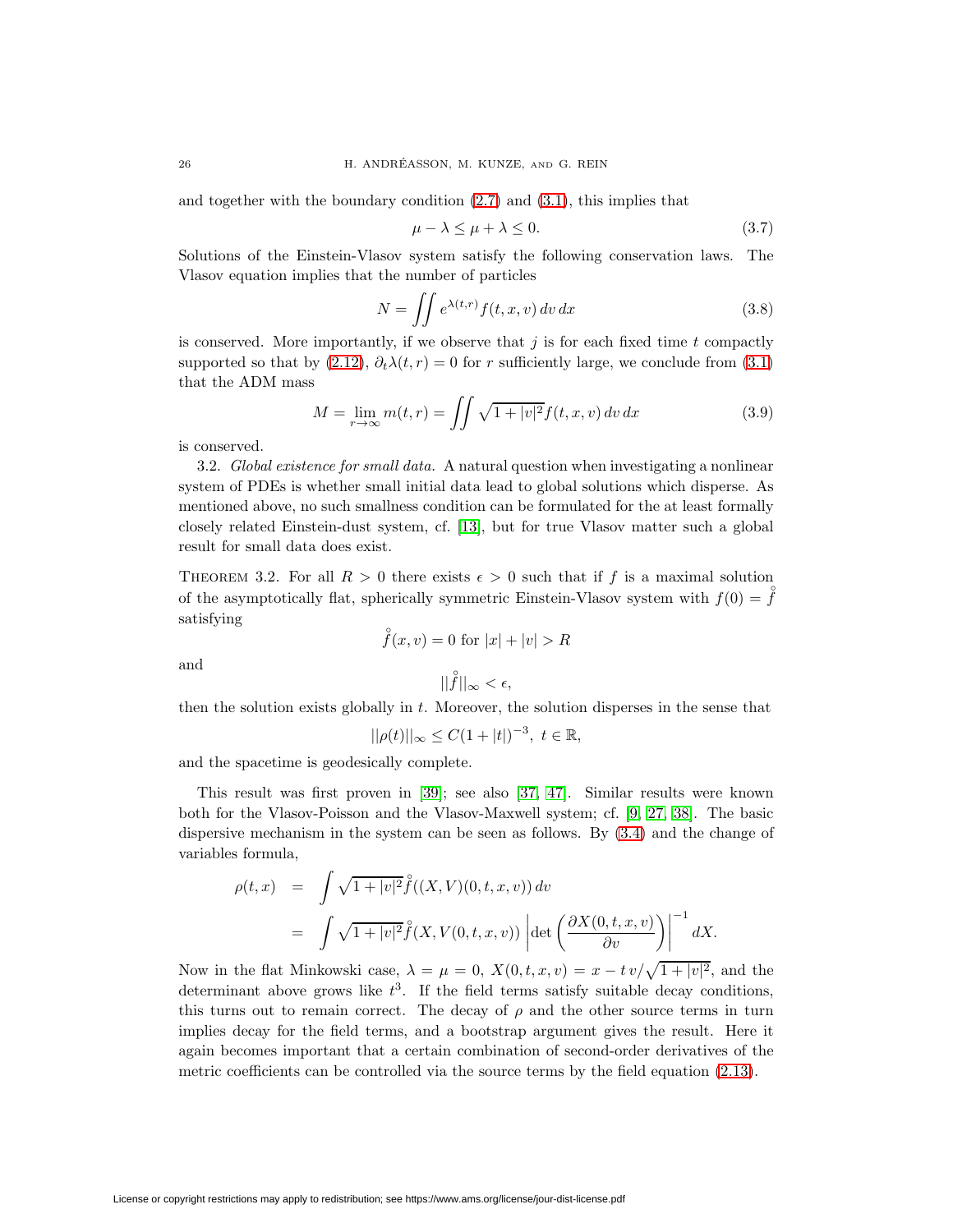The above argument proves that the solution is global with respect to the chosen time coordinate. However, this does not automatically imply that the maximal Cauchy development of the corresponding initial data is singularity-free. By definition, a spacetime contains a singularity if there exists a timelike or null geodesic, i.e., a world line of a particle or a photon, whose maximally extended domain of affine parameter, i.e., proper time in the case of a particle, is not the whole real line. The geometrically invariant, coordinate-free characterization of a singularity-free or global spacetime is therefore that all timelike and null geodesics exist on the whole real line. In the course of the proof of the above bootstrap argument, one obtains sufficient decay information on the Christoffel symbols to conclude that indeed all maximally extended geodesics in this spacetime are complete, i.e., exist on the whole real line.

A mechanism which also leads to global existence but is different from dispersion induced by small data is that initially all the particles move outward sufficiently fast to prevent recollapse; cf. [\[5\]](#page-23-9). For a collisionless gas of massless particles a result analogous to Theorem [3.2](#page-9-0) has been shown in [\[22\]](#page-24-14).

3.3. Possible breakdown must occur at the center first. The next question is whether large data lead to a breakdown of the solution. It is important to realize that the fact that, as shown in the next section, certain data do lead to gravitational collapse and the formation of black holes does certainly not rule out the possibility that in Schwarzschild coordinates all solutions of the spherically symmetric, asymptotically flat Einstein-Vlasov system are global. If the weak cosmic censorship conjecture holds for this system, then, physically speaking, an observer who is very far away (ideally at spatial infinity) should not be able to observe the singularity so that for him the universe should look singularityfree, and in this context one should note that Schwarzschild time asymptotically coincides with the proper time measured by such an observer. So far, all numerical simulations and analytical results support the conjecture that all solutions are global in Schwarzschild time. In all cases where a gravitational collapse was simulated numerically the solution did not seem to break down in finite Schwarzschild time and an event horizon did form; cf. [\[7,](#page-23-10) [31,](#page-24-15) [44\]](#page-24-16). In the next section we discuss a recent analytical result which shows that, at least for a certain class of data, solutions do again exist globally in Schwarzschild time, but they do undergo a gravitational collapse and form a black hole. In the context of that result it is important to know that if a solution should develop a singularity in finite Schwarzschild time, then this must happen at the center first.

<span id="page-10-0"></span>THEOREM 3.3. Let  $f$  be a regular solution of the spherically symmetric, asymptotically flat Einstein-Vlasov system on a time interval  $[0, T]$ . Suppose that there exists an open neighborhood U of the point  $(T, 0)$  such that

$$
\sup\{|v| \mid (t, x, v) \in \operatorname{supp} f \cap (U \times \mathbb{R}^3)\} < \infty. \tag{3.10}
$$

Then f extends to a regular solution on  $[0, T']$  for some  $T' > T$ .

This theorem was established in [\[43\]](#page-24-17). In order to explain the mechanism behind this, we introduce coordinates on the mass shell which are adapted to the symmetry:

$$
r = |x|, w = \frac{x \cdot v}{r}, L = |x \times v|^2.
$$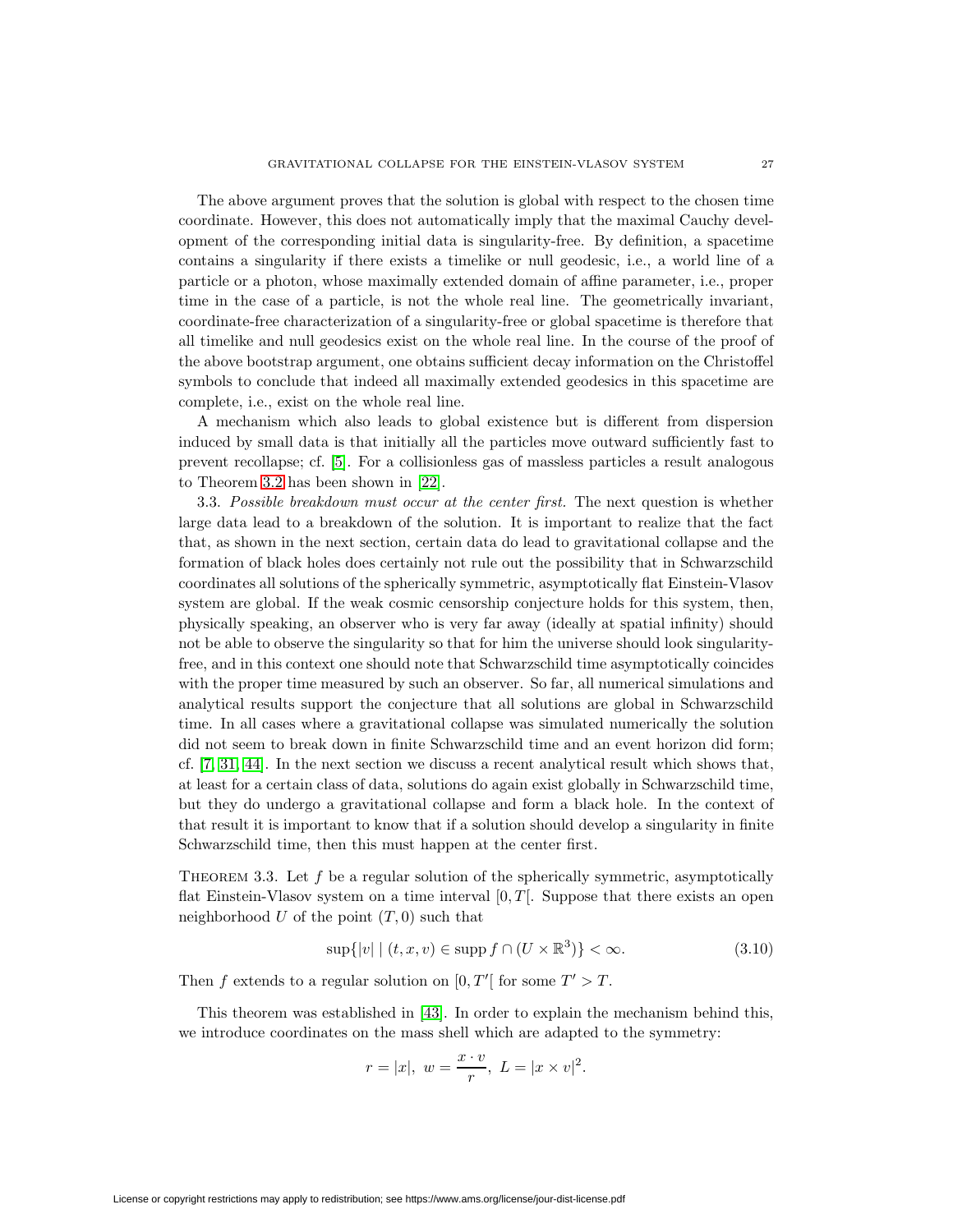Spherical symmetry of f implies that, by abuse of notation,

$$
f(t, x, v) = f(t, r, w, L).
$$

<span id="page-11-0"></span>One should think of  $w$  as the noncanonical radial momentum and  $L$  as the modulus of angular momentum squared of a particle. Due to spherical symmetry, L is conserved along characteristics, and the characteristic system written in  $(r, w, L)$  takes the form

$$
\dot{r} = e^{\mu - \lambda} \frac{w}{E},\tag{3.11}
$$

$$
\dot{w} = -\left(\partial_t \lambda w + e^{\mu - \lambda} \partial_r \mu E - e^{\mu - \lambda} \frac{L}{r^3 E}\right),\tag{3.12}
$$

$$
\dot{L} = 0, \tag{3.13}
$$

where

$$
E = E(r, w, L) := \sqrt{1 + w^2 + L/r^2} = e^{\mu} p^0.
$$

The source terms take the form

$$
\rho(t,r) = \frac{\pi}{r^2} \int_{-\infty}^{\infty} \int_{0}^{\infty} Ef(t,r,w,L) dL dw, \qquad (3.14)
$$

$$
p(t,r) = \frac{\pi}{r^2} \int_{-\infty}^{\infty} \int_{0}^{\infty} \frac{w^2}{E} f(t,r,w,L) dL dw, \qquad (3.15)
$$

$$
j(t,r) = \frac{\pi}{r^2} \int_{-\infty}^{\infty} \int_0^{\infty} w f(t,r,w,L) dL dw;
$$
 (3.16)

the quantity q is not needed in what follows. Since on the support of f the quantity  $L$ is bounded initially, it remains bounded for all time. In order to establish the theorem one needs to control the increase in  $|v|$  along characteristics which stay away from the center. Because of the relation  $|v|^2 = w^2 + L/r^2$ , it is sufficient to control w along such a characteristic. If we substitute the expressions for  $\partial_t \lambda$  and  $\partial_r \mu$  and for the source terms into [\(3.12\)](#page-11-0), we find that

$$
\dot{w} = e^{\mu - \lambda} \frac{L}{r^3 E} - e^{\mu + \lambda} \frac{m(s, r)}{r^2} E
$$
  
+  $4\pi r e^{\mu + \lambda} \frac{\pi}{r^2} \int_{-\infty}^{\infty} \int_{0}^{\infty} \left( w \tilde{w} - E \frac{\tilde{w}^2}{\tilde{E}} \right) f(s, r, \tilde{w}, \tilde{L}) d\tilde{L} d\tilde{w}$ 

with the obvious definition of  $\overline{E}$ . Now L is bounded, r is bounded away from zero, m is bounded by M, and  $\mu - \lambda \leq \mu + \lambda \leq 0$  by [\(3.7\)](#page-9-1). Hence the term to focus on is the double integral. But

$$
w\tilde{w} - E\frac{\tilde{w}^2}{\tilde{E}} = \frac{\tilde{w}}{\tilde{E}} \frac{w^2(1 + \tilde{w}^2 + \tilde{L}/r^2) - \tilde{w}^2(1 + w^2 + L/r^2)}{w\tilde{E} + \tilde{w}E}
$$
  
= 
$$
\frac{\tilde{w}}{\tilde{E}} \frac{w^2(1 + \tilde{L}/r^2) - \tilde{w}^2(1 + L/r^2)}{w\tilde{E} + \tilde{w}E},
$$

provided the denominator does not vanish. In the last step the term  $w^2\tilde{w}^2$ , which is the worst one concerning powers of w or  $\tilde{w}$ , canceled, and this is the crucial observation in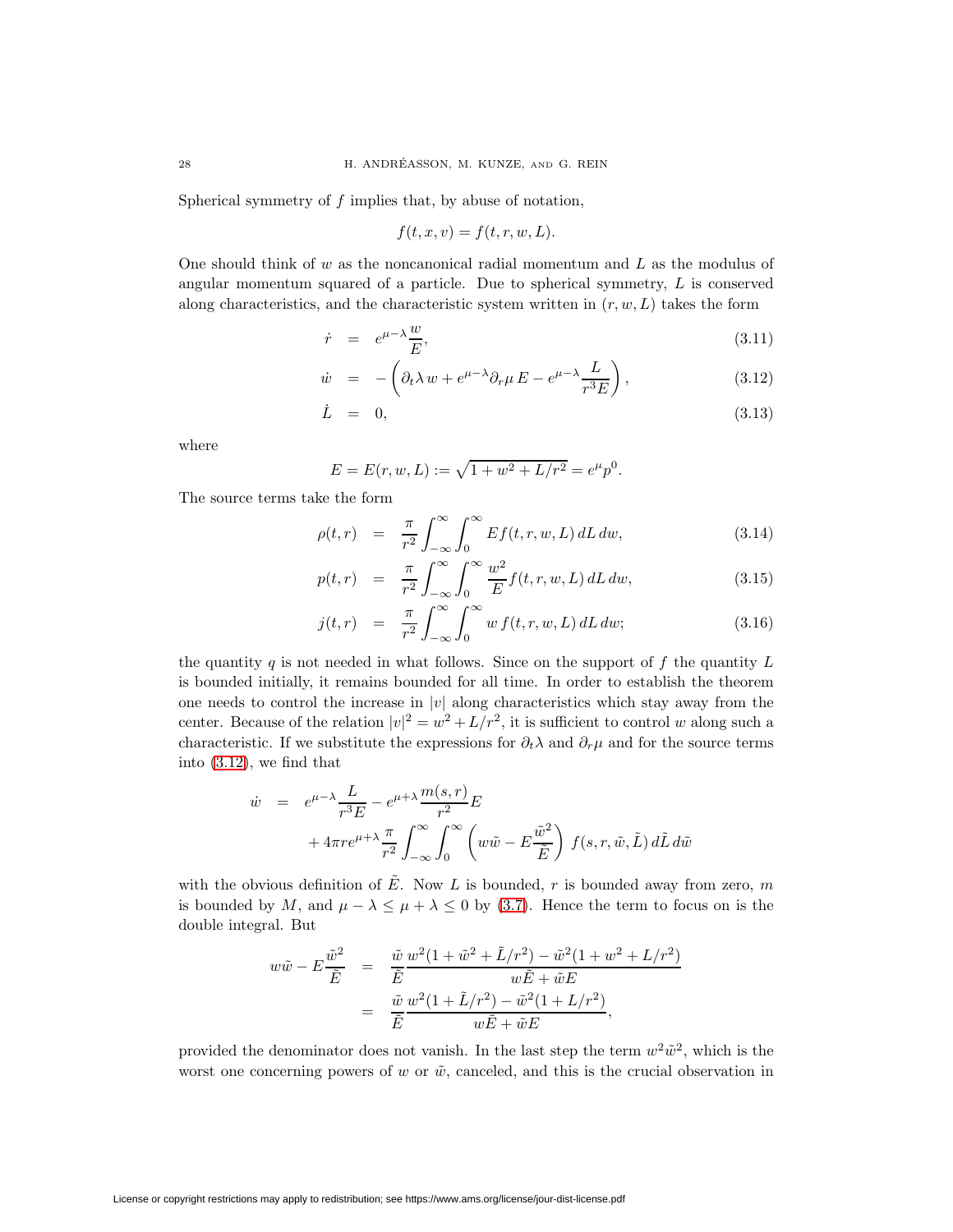order to establish Theorem [3.3,](#page-10-0) since it leads to an estimate of the form

$$
P(t) \le P(0) + C \int_0^t P(s) \ln P(s) ds;
$$

cf. the continuation criterion in Theorem [3.1.](#page-7-2)

The result above refers to the Einstein-Vlasov system written in Schwarzschild coordinates. The analogous result in so-called maximal-isotropic coordinates was established in [\[47\]](#page-24-4). In [\[23\]](#page-24-18) the analogous result is established using coordinates which cover the whole spacetime, even in the presence of trapped surfaces.

To appreciate this result it is instructive to think of a spherically symmetric solution of the Einstein-dust system. In that system all particles move radially, and particles at the same radius  $r$  have the same momentum, i.e., they remain on the same sphere which can grow or shrink as a whole; cf.  $(2.6)$ . If two such spheres cross, the system experiences a so-called shell-crossing singularity which occurs at some positive radius. If one wants to study the formation of event horizons and spacetime singularities in the Einstein-dust system, one has to handle the problem that the solution may break down due to a shell-crossing singularity before the objects of interest have actually evolved.

<span id="page-12-0"></span>**4. Gravitational collapse and formation of black holes.** As pointed out repeatedly above, Schwarzschild coordinates do not cover regions of spacetime which contain trapped surfaces. Since in gravitational collapse the latter typically appear before a singularity forms, one may well argue that in order to investigate gravitational collapse and the formation of black holes, one should better not use these coordinates to begin with. On the other hand, they do have advantages from an analysis point of view, and one may still hope to derive the desired information on gravitational collapse from the asymptotic behavior of the solution for large Schwarzschild time. But for large data which possibly lead to gravitational collapse there is so far no global existence result in Schwarzschild time. In order to bypass this difficulty we study the solutions in a coordinate region which avoids the center, on which we can consistently formulate and study the corresponding Cauchy problem, and which is large enough to allow us to conclude the formation of black holes. That the behavior of the solution on this coordinate region indeed implies the weak cosmic censorship conjecture and the formation of a black hole is shown in Section [4.3,](#page-17-0) where we rely on a mathematical formulation of the corresponding concepts given in [\[20\]](#page-23-0).

4.1. The system on an outer domain. We study the solutions to the spherically symmetric, asymptotically flat Einstein-Vlasov system  $(2.9)$ – $(2.17)$  on the exterior region

<span id="page-12-1"></span>
$$
D := \{(t, r) \in [0, \infty)^2 | r \ge \gamma^+(t) \},\tag{4.1}
$$

where  $\gamma^+$  is an outgoing radial null geodesic originating from some  $r = r_0 > 0$ , i.e.,

$$
\frac{d\gamma^{+}}{ds}(s) = e^{(\mu - \lambda)(s,\gamma^{+}(s))}, \ \gamma^{+}(0) = r_{0}.
$$
 (4.2)

This equation is obtained from  $(3.11)$  by replacing the 1 in the definition of E by 0, i.e., the particle under consideration has rest mass 0 like a photon should, and by putting  $L = 0$ , i.e., the photon moves radially. That the photon is outgoing, i.e., moving away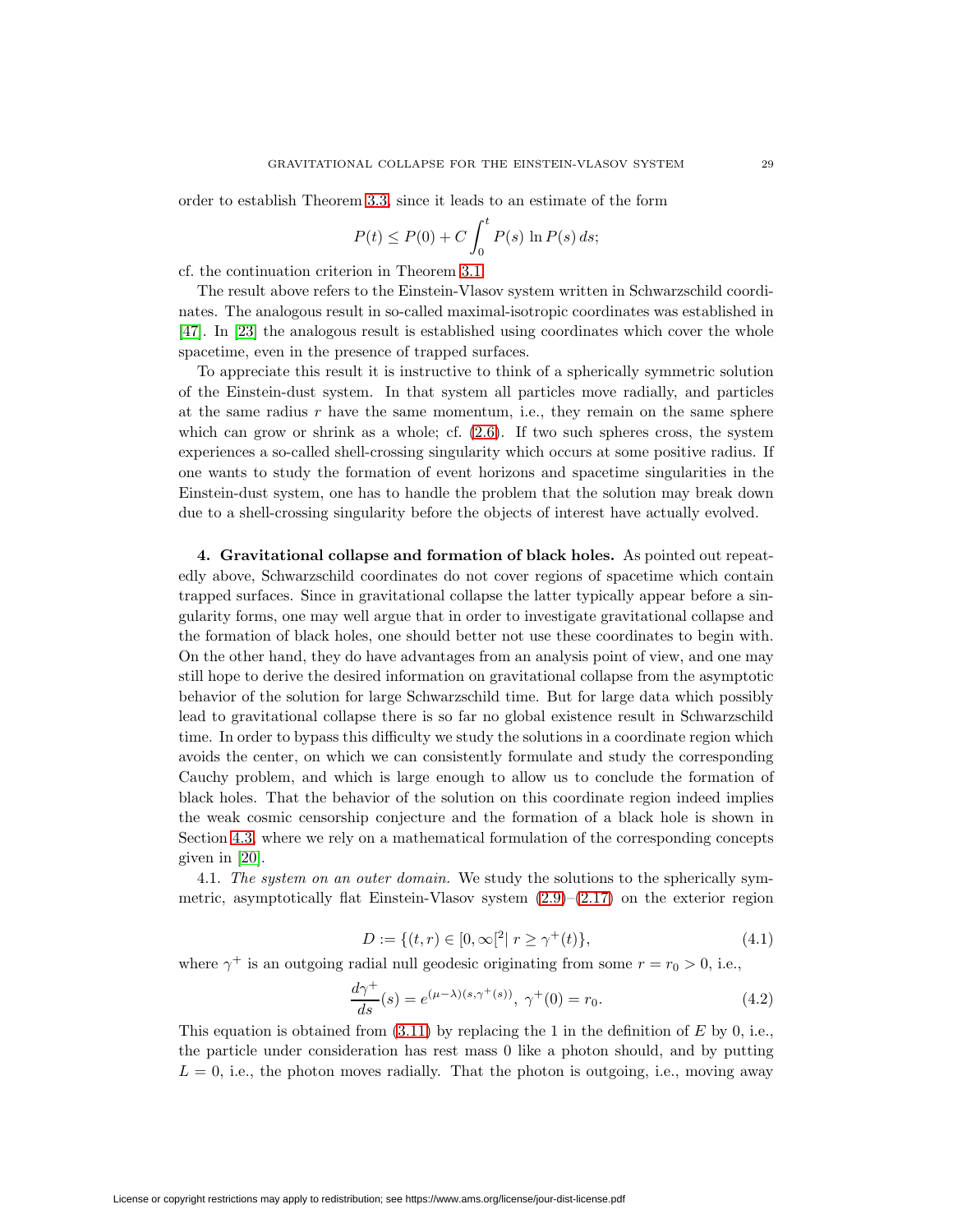from the center, means that  $w > 0$ , and hence  $w/E = 1$ . In order to restrict the analysis of the system to the region  $D$  we have to find a replacement for the boundary condition [\(2.8\)](#page-5-0). We prescribe the total ADM mass  $M > 0$  and redefine the quasi-local mass by

$$
m(t,r) = M - 4\pi \int_{r}^{\infty} \rho(t,\eta) \eta^2 d\eta,
$$
\n(4.3)

while retaining the definition  $(3.1)$  for  $\lambda$ . Clearly, a solution of the system as considered in the previous section, when restricted to  $D$ , is a solution of this modified system. Moreover, characteristics of the Vlasov equation can pass from the region  $D$  into the region  $\{r < \gamma^+(t)\}$  but not the other way around so that initial data  $\overset{\circ}{f}$  posed for  $r > r_0$ completely determine the solution on the outer domain  $D$ . Such data need to satisfy the restrictions [\(3.6\)](#page-7-0) and

$$
M_{\text{out}} = 4\pi \int_{r_0}^{\infty} \beta(\eta) \,\eta^2 d\eta < M,\tag{4.4}
$$

where  $\overset{\circ}{\rho}$  is induced by  $\overset{\circ}{f}$ . Then  $\lim_{r\to\infty} m(t,r) = M$  and  $0 \leq m \leq M$ . The crucial question is whether one can specify data such that  $\gamma^+$  has the property that

<span id="page-13-0"></span>
$$
\lim_{s \to \infty} \gamma^+(s) < \infty. \tag{4.5}
$$

While this is not sufficient to conclude the formation of a black hole, it turns out to be the main step towards that goal.

It is important to note that the behavior or even the nature of the matter in the region  ${r < \gamma^+(t)}$  is not going to be relevant in what follows. For example one can equally well think of Vlasov data being posed on  $\{r \geq 0\}$ , but only the data on  $\{r \geq r_0\}$  need to be properly restricted in order to obtain the desired behavior of the solution on the outer domain D. What is essential is that there initially is and hence remains some matter in the region  $\{r < \gamma^+(t)\}\$ as guaranteed by the condition  $M_{\text{out}} < M$ .

4.2. The main result—analysis in Schwarzschild coordinates. The initial data  $\hat{f} \in$  $C_c^1(\mathbb{R}^6)$  for the outer matter should satisfy the condition that on supp  $\hat{f}$ ,

$$
R_0 \le r \le R_1, \ w \le W_-,
$$

where we use the variables  $(r, w, L)$  introduced above, and

$$
0 < r_0 < R_0 < R_1, \ W_- < 0.
$$

In particular, all particles move inward initially. These parameters can be specified in such a way that the data are close to violating the condition  $2\hat{m}(r)/r < 1$ , that the particles continue to move inward on the outer domain  $D$ , and that  $(4.5)$  holds. The main result is the following.

<span id="page-13-1"></span>Theorem 4.1. There exists a class of regular initial data for the spherically symmetric Einstein-Vlasov system such that for such data the corresponding solution exists on D, and

$$
\lim_{s \to \infty} \gamma^+(s) < \infty.
$$

In addition the following holds: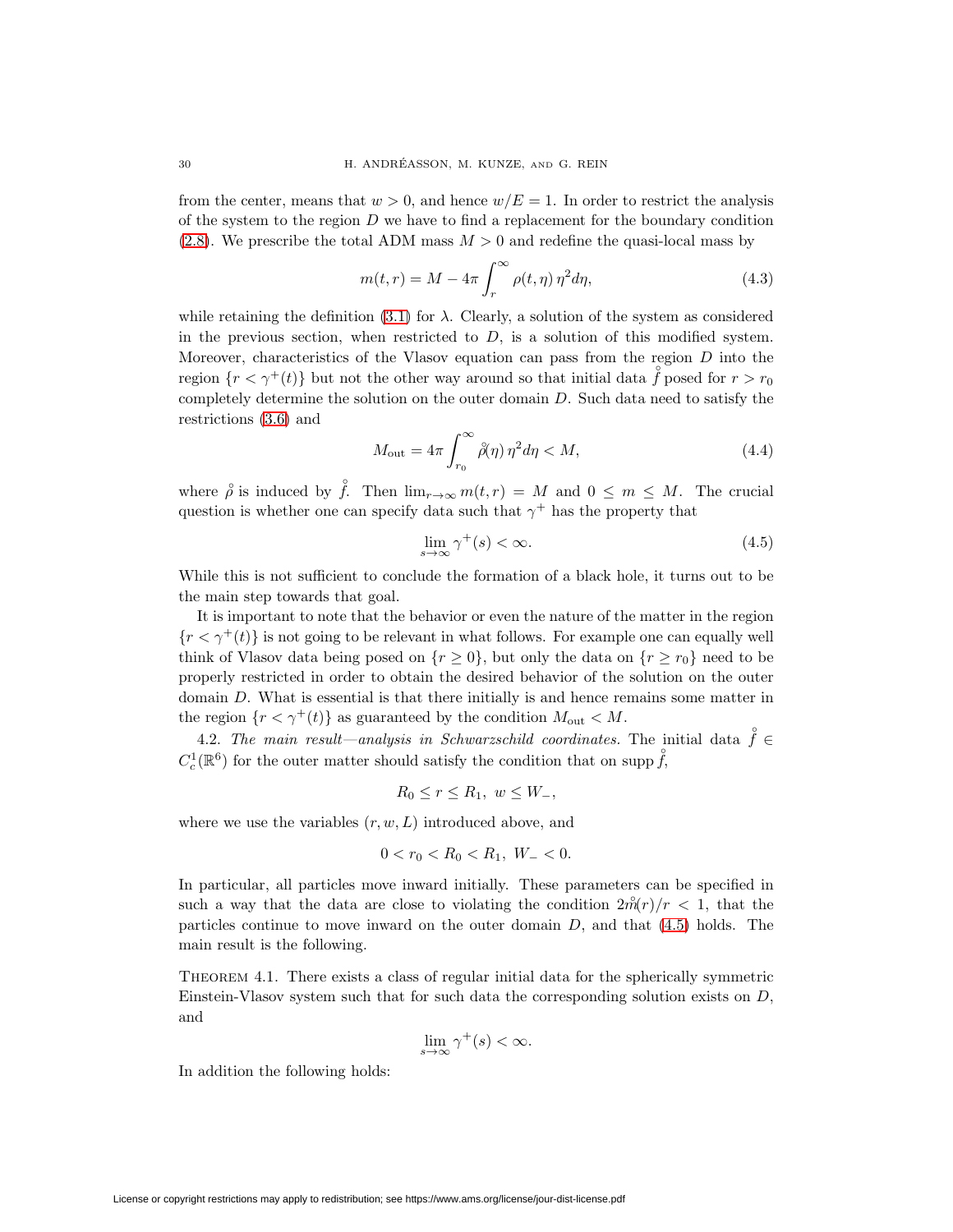(a) For  $t \to \infty$  no matter remains in the region  $\{r > 2M\}$ . More precisely, the solution is vacuum and the metric equals the Schwarzschild metric [\(1.1\)](#page-1-0) with mass  $M$  in the region

$$
t \ge 0
$$
 and  $r \ge 2M + \alpha e^{-\beta t}$ .

Here  $\alpha, \beta > 0$  depend only on the initial data class. (b) In the outer region D and for  $r \leq 2M$ ,

$$
\lim_{t \to \infty} \mu(t, r) = -\infty;
$$

more precisely,

$$
\mu(t,r) \le \ln\left(\frac{\alpha e^{-\beta t}}{2M + \alpha e^{-\beta t}}\right)^{1/2}
$$

for all  $t \geq 0$  and  $\gamma^+(t) \leq r \leq 2M + \alpha e^{-\beta t}$ . This implies that for  $c \leq 2M$  the timelike lines  $r = c$  are incomplete; i.e., they have finite proper length, and this length is uniformly bounded.

(c) The radially outgoing null geodesic which does not escape to infinity and is furthest to the right with this property gets trapped precisely at the Schwarzschild radius  $r = 2M$ . More precisely, we define

 $r^* := \sup\{r \ge r_0 \quad |$  the radially outgoing null geodesic  $\gamma$  with  $\gamma(0) = r$  satisfies  $\lim_{s \to \infty} \gamma(s) < \infty$ ,

and we let  $\gamma^*$  be the radially outgoing null geodesic with  $\gamma^*(0) = r^*$ . Then

$$
\lim_{s \to \infty} \gamma^*(s) = 2M,
$$

and every radially outgoing null geodesic  $\gamma$  with  $\gamma(0) > r^*$  is future complete; i.e., it exists on  $[0, \infty)$  in an affine parameterization, and  $\lim_{s\to\infty} \gamma(s) = \infty$ .

If a solution with mass  $M$  of the spherically symmetric, asymptotically flat Einstein-Vlasov system collapses to a black hole of mass M and if we coordinatize this solution by Schwarzschild coordinates, then the asymptotic behavior as  $t \to \infty$  of this solution should be as given by this theorem. In the next subsection we show that this behavior actually implies that a black hole forms in the sense of a suitable, coordinate-independent formulation of this concept.

For a complete proof of Theorem [4.1](#page-13-1) we refer to [\[6\]](#page-23-11). Here we want to highlight some central arguments. The first of these makes sure that the particles in the outer domain D keep moving inward in a controlled way. Since initially  $w \leq W - \leq 0$  for all particles, this remains true on some time interval. On this time interval and along any characteristic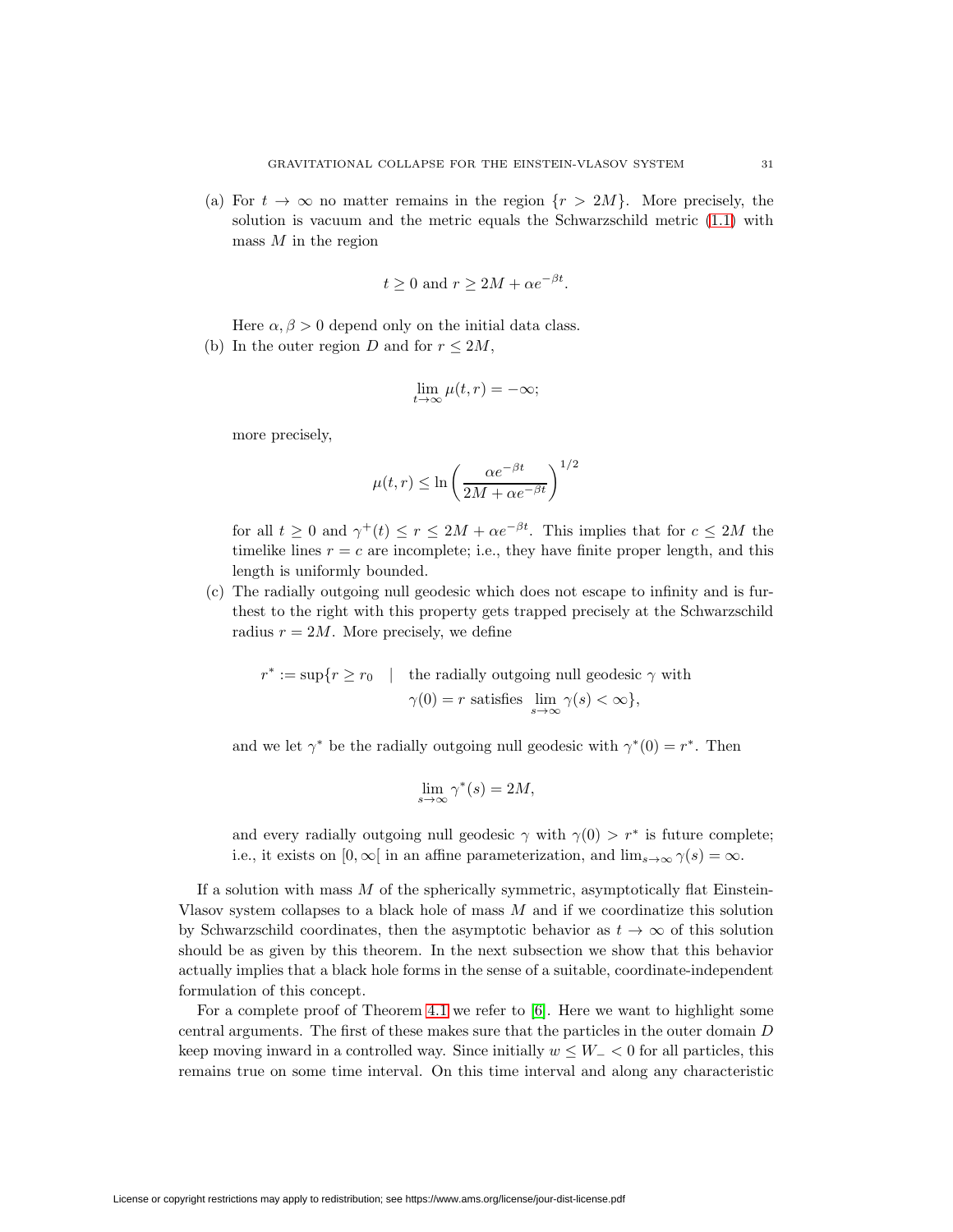in supp f,

$$
\frac{d}{ds}(e^{-\lambda}w) = -\frac{4\pi^2}{r}e^{\mu}\int_{-\infty}^{\infty}\int_0^{\infty}\left[\sqrt{\frac{\tilde{E}}{E}}w - \sqrt{\frac{E}{\tilde{E}}}\tilde{w}\right]^2 f d\tilde{L} d\tilde{w}
$$

$$
-e^{\mu}\frac{m}{r^2}\left(\frac{1+L/r^2}{E} + \frac{2L}{r^2E}\right) + e^{\mu}\frac{L}{r^3E}
$$

$$
\leq -e^{\mu}\frac{m}{r^2}\left(\frac{1+L/r^2}{E} + \frac{2L}{r^2E}\right) + e^{\mu}\frac{L}{r^3E}.
$$

Differentiating [\(3.1\)](#page-7-1) w.r.t. t and using [\(2.12\)](#page-6-5) leads to  $\partial_t m = -4\pi r^2 e^{\mu-\lambda} j \ge 0$  on the time interval we consider. It follows that  $m(s, r) \ge m(0, r) = \mathring{m}(r)$ . Thus as long as the characteristic remains in D,

$$
\frac{d}{ds}(e^{-\lambda}w) \le e^{\mu}\,\frac{1}{r^3E}\bigg(L - \frac{3L}{r}\,\mathring{m}(r) - r\,\mathring{m}(r)\bigg).
$$

<span id="page-15-0"></span>We require that

$$
0 < L < \frac{3L}{r} \hat{m}(r) + r \hat{m}(r), \ r \in [r_0, R_1] \tag{4.6}
$$

<span id="page-15-1"></span>on supp  $\hat{f}$ . Then the above estimate together with a bootstrap argument and the fact that  $e^{\lambda} \geq 1$  shows that

$$
w \leq \left(\min_{r \in [R_0, R_1]} e^{-\lambda(0, r)}\right) W.
$$
\n(4.7)

on supp  $f \cap D$ .

Before going further, some comments on the condition [\(4.6\)](#page-15-0) are in order. By our general setup, some mass must be inside  $\{r \leq r_0\}$  initially, and this mass is a lower bound on  $\hat{m}$  in [\(4.6\)](#page-15-0). The role of this mass is not to pull the particles inward, but to keep them focused towards the center. The smaller their angular momentum is, i.e., the better they are aimed straight towards the center, the smaller can the central mass be chosen initially. Notice that for spherically symmetric dust, which is used as a matter model in [\[32\]](#page-24-2) and [\[13\]](#page-23-3), all particles have angular momentum equal to zero.

The second issue in the proof of Theorem [4.1](#page-13-1) we want to touch upon is the limiting behavior of  $\gamma^+$ . The basic idea is to consider a radially ingoing null geodesic  $\gamma^-$  which starts to the left of the outer matter and to the right of  $\gamma^+$ , i.e.,

$$
\frac{d\gamma^-}{ds}(s) = -e^{(\mu - \lambda)(s, \gamma^-(s))}, \quad r_0 < r_1 = \gamma^-(0) < R_0.
$$

Then initially and therefore as long as  $\gamma^+$  and  $\gamma^-$  do not intersect, there is no matter in the region between the outgoing and the ingoing null geodesic. This fact can be used to estimate their relative velocity in such a way that in Schwarzschild time they actually never intersect. This proves the limiting behavior of  $\gamma^+$  and furthermore shows that the matter which is initially in D stays strictly to the right of  $\gamma^+$  and therefore in D for all future Schwarzschild time. In order to estimate how far the two null geodesics can move, at most we observe that by [\(3.3\)](#page-7-4),

$$
\mu(t,r) \le -\int_r^{\infty} e^{2\lambda(t,s)} \frac{m(t,s)}{s^2} ds =: \hat{\mu}(t,r),
$$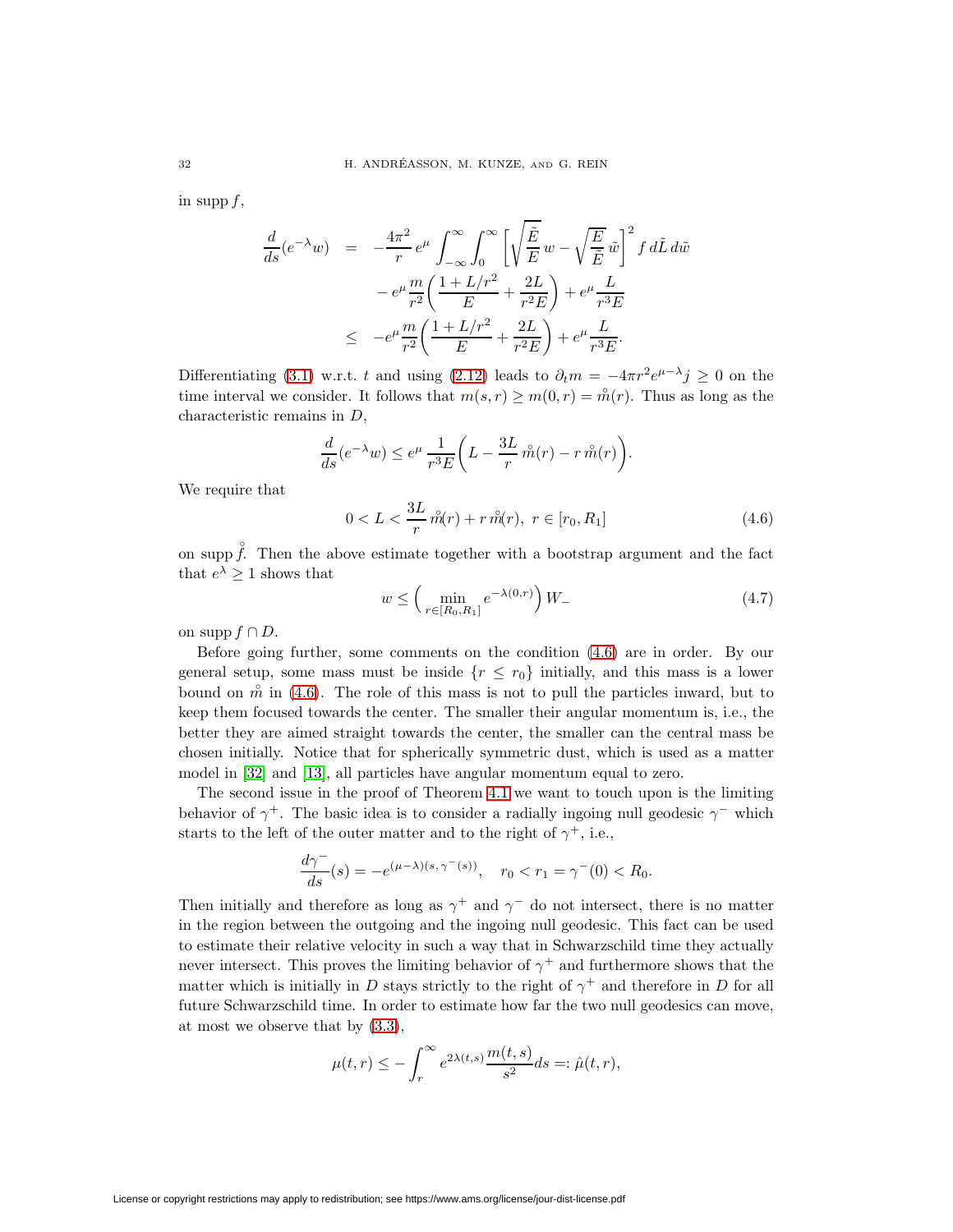and hence

$$
|\dot{\gamma}^{\pm}| \leq e^{\hat{\mu}}.
$$

<span id="page-16-1"></span>We wish to see that the right-hand side becomes small, and to this end we observe that the following chain of estimates yields a lower bound for  $\partial_t \hat{\mu}$ :

$$
1 - e^{(\mu + \lambda)(t,r)} = \int_{r}^{\infty} (\partial_r \lambda + \partial_r \mu)(t, \eta) e^{\mu + \lambda} d\eta
$$
  
\n
$$
= 4\pi \int_{r}^{\infty} \eta (\rho + p)(t, \eta) e^{\mu + \lambda} e^{2\lambda} d\eta
$$
  
\n
$$
\leq 4\pi \int_{r}^{\infty} 3\eta (-j(t, \eta)) e^{\mu + \lambda} e^{2\lambda} d\eta
$$
  
\n
$$
= -3 \int_{r}^{\infty} \eta \frac{\partial}{\partial t} \left( e^{2\lambda} \frac{m(t, \eta)}{\eta^2} \right) d\eta
$$
  
\n
$$
\leq -3R_1 \partial_t \hat{\mu}(t, r). \tag{4.8}
$$

In the first estimate we exploit the fact that not only is j negative, but by choosing  $|W_-\rangle$ large the source terms  $\rho$  and  $p$  can be estimated by a suitable multiple of  $-j$ .

If one puts all the details which are left out here together, one obtains a list of conditions on the initial data which make sure that these estimates hold true for all future Schwarzschild time. The resulting conditions are the following:

$$
\operatorname{supp} \mathring{f} \subset [R_0, R_1] \times ]-\infty, W_0] \times [0, \infty[
$$

with

$$
0 < r_0 < r_1 = 2M < R_0 = \frac{r_1 + R_1}{2} < R_1, \ W_- < 0,
$$
\n
$$
0 < \stackrel{\circ}{m}(r_0) < M, \quad \frac{2\stackrel{\circ}{m}(r_0)}{r_0} < \frac{8}{9} \tag{4.9}
$$

and either

<span id="page-16-0"></span>
$$
R_1 - r_1 < \frac{r_1 - r_0}{6}
$$

or

$$
\sqrt{1 - \frac{r_1}{R_1}} < \min\left\{\frac{1}{6}, \frac{r_0^2}{36R_1M}, \frac{r_1 - r_0}{24R_1}\right\}.
$$

Since  $r_1 = 2M$ , the latter two conditions both say that  $2M/R_1$  must be close to 1. Once  $r_0, r_1, R_0, R_1$ , and  $\hat{m}(r_0)$  have been chosen,  $|W_-|$  has to be chosen sufficiently large where we refrain from making this precise here. Any initial distribution on  $\{r>r_0\}$  which satisfies  $(3.6)$  and  $(4.6)$  is admissible in Theorem [4.1,](#page-13-1) and it is easy to see that there exist such data.

Since the various parameters which enter the definition of our class of admissible data are defined in terms of inequalities, the set of data has "nonempty interior", in the sense that sufficiently small perturbations of initial data in the "interior" of this set belong to it as well.

The crucial step in the proof of the remainder of Theorem [4.1](#page-13-1) is to show that all particles move towards  $r = 2M$  with the stated estimate. As a first step note that by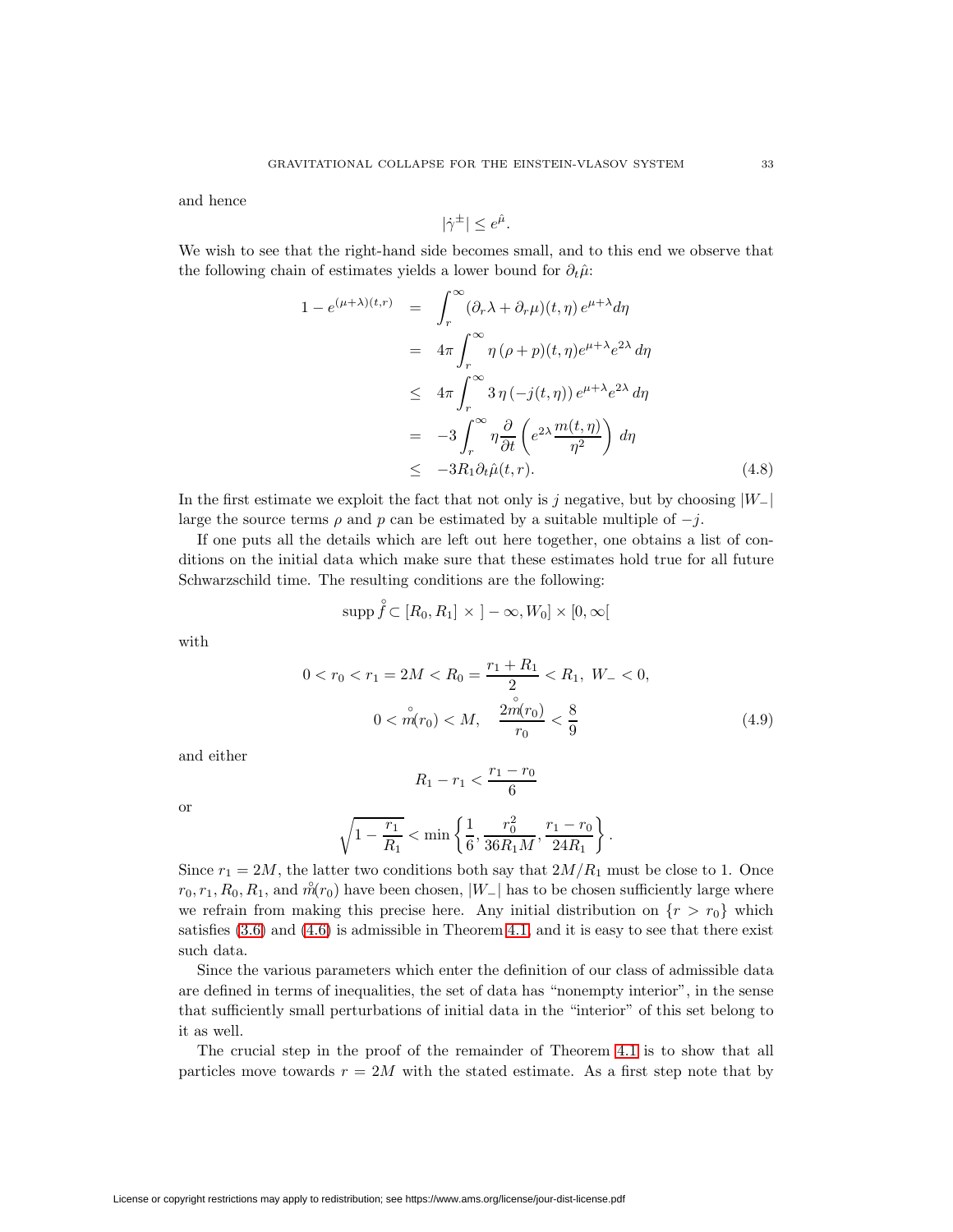[\(3.1\)](#page-7-1) and [\(3.3\)](#page-7-4),

$$
(\mu - \lambda)(t, r) \ge \ln \frac{r - 2M}{r}, \ r > 2M.
$$

Together with the control for the radial momentum of the particles this implies that along any characteristic in the matter support,

$$
\dot{r} = e^{(\mu - \lambda)(s,r)} \frac{w}{E} \le -Ce^{(\mu - \lambda)(s,r)} \le -C \frac{r - 2M}{r}
$$

as long as  $r > 2M$ ;  $C > 0$  is determined by the initial data parameters. Integrating this differential inequality proves the support estimate in the theorem.

The spherically symmetric, asymptotically flat Einstein-Vlasov system has a wide variety of static solutions with finite ADM mass and compact matter support; cf. [\[36,](#page-24-19) [41,](#page-24-20) [42\]](#page-24-21). Particularly interesting examples of initial data to which our results apply are obtained if the matter for  $r \leq r_0$  is represented by such a static solution.

COROLLARY 4.2. Let  $f_s$  be a static solution of the spherically symmetric, asymptotically flat Einstein-Vlasov system with finite ADM mass  $M_s > 0$  and finite radius  $r_s > 0$ . Define  $r_0 = r_s$ , let  $r_1 > r_0$  be arbitrary,  $M = r_1/2$ , and  $M_{\text{out}} = M - M_s$ ; the latter quantity is positive. Then one can construct data  $\hat{f}$  on  $\{r \geq r_s\}$  such that the solution of the Einstein-Vlasov system launched by  $f_s + \hat{f}$  has the properties stated in Theorem [4.1,](#page-13-1) it exists for all  $t \geq 0$  and  $r \geq 0$ , and it coincides with the static solution  $f_s$  for all  $r \leq \gamma^+(t)$  and  $t \geq 0$ .

It is at this point that the choice  $8/9$  in  $(4.9)$  is relevant; for the proof of Theorem [4.1,](#page-13-1) any positive constant less than 1 would do. But in [\[4\]](#page-23-12) it is shown that for any steady state of the spherically symmetric Einstein-Vlasov system the condition  $2m(r)/r < 8/9$ holds for all  $r > 0$ , and this bound is actually sharp; cf. [\[3\]](#page-23-13).

Given the fact that the solutions described in Theorem [4.1](#page-13-1) undergo gravitational collapse and form a black hole it may seem strange that in the center of such a solution a steady state comfortably sits for all  $t \geq 0$ . But this is of course due to the fact that t is Schwarzschild time. In the region  $r < 2M$  the solution can be extended using a different time coordinate, and if the latter is properly chosen, then the outer matter will all pass within  $r < 2M$ , it will crash into the steady state, and all the matter will finally collapse into a spacetime singularity. To support all phases of this evolution with rigorous theorems is one of our projects for current and future research; cf. Section [5.3.](#page-22-0)

On the other hand, the fact that the steady state sits undisturbed in the center as long as none of the outer matter reaches it is easily understood from a physics point of view, and just as easily proven. In spherical symmetry, particle orbits within a certain radius  $r$  are not influenced by matter which is at strictly larger radii. Hence adding the outer matter shell does not change the fact that the steady state satisfies the Einstein-Vlasov system on  $\{r \leq r_0\}$  as long as the outer matter remains outside that region.

<span id="page-17-0"></span>4.3. Weak cosmic censorship and the formation of a black hole. The result of the previous section shows in particular that no particle and no light ray can escape from the region  $\{r \leq \gamma^*(t)\} \subset \{r \leq 2M\}$ . Since outside of this domain the solution is global, this means in particular that no causal curve originating in a possible singularity can reach the region  $\{r > 2M\}$ . However, all this refers to the formulation of the Einstein-Vlasov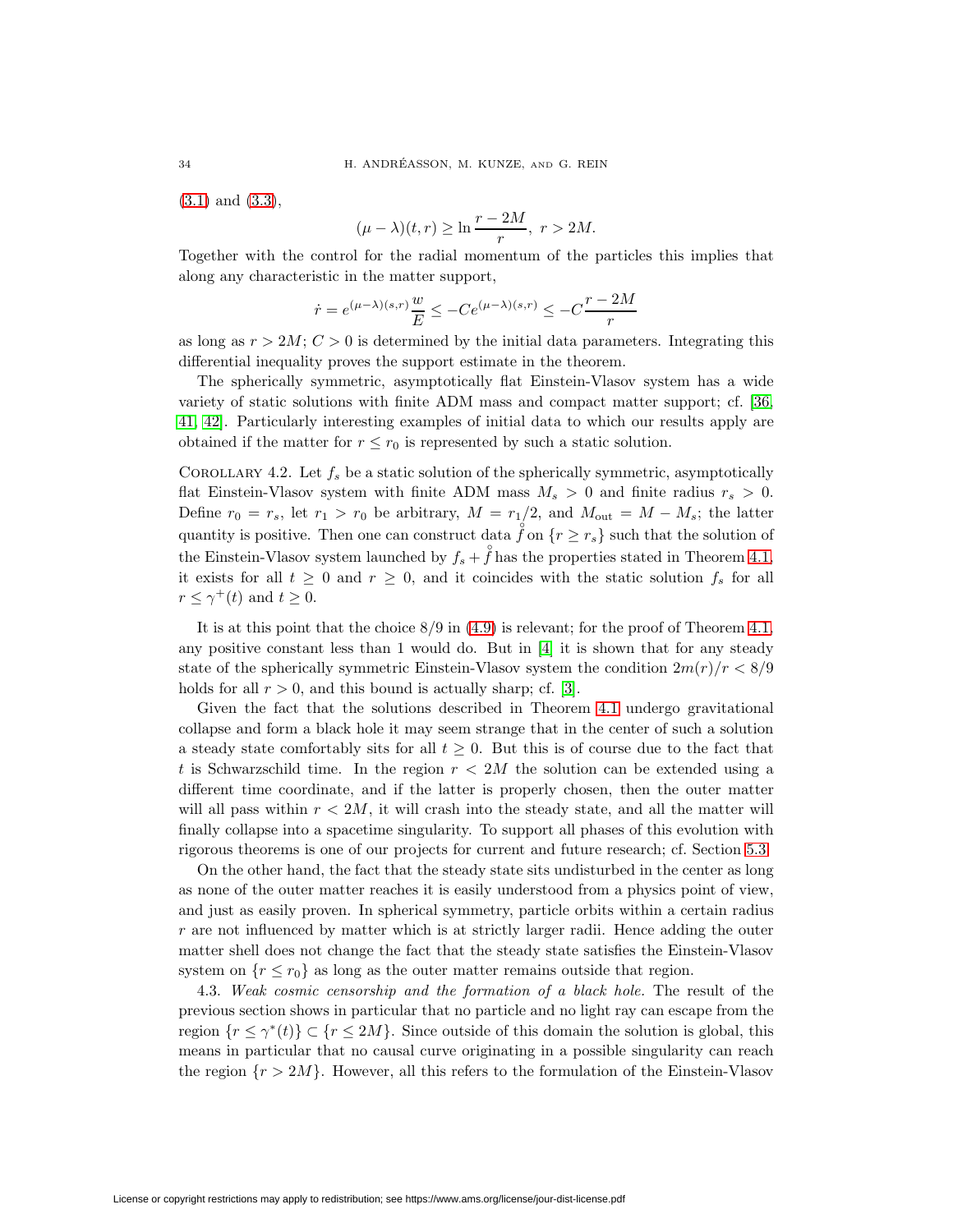system in Schwarzschild coordinates, and we are not (yet) allowed to conclude that our spacetime satisfies the weak cosmic censorship conjecture and that a black hole forms. In the present subsection, we address these questions in a coordinate-independent manner. We start with showing that spacetimes as obtained in the previous subsection satisfy the weak cosmic censorship conjecture which in heuristic terms says that no singularities can be observed from infinity even if the observations are allowed to continue indefinitely. Expressed more precisely we have to show:

<span id="page-18-0"></span>Proposition 4.3. The spacetimes obtained in Theorem [4.1](#page-13-1) possess a complete future null infinity.

The concept of future null infinity usually refers to a conformal compactification of the spacetime under investigation which attaches a boundary at infinity; cf. [\[51,](#page-25-1) 11.1]. We prefer to follow Christodoulou [\[20,](#page-23-0) p. A26] for the definition of the term "possess a complete future null infinity".

The set  $B_0 := \{(0,r) | r < R_1\}$  has compact closure, and the boundary  $C_0^+$  of its causal future is given by the radially outgoing null geodesic  $\gamma_1$  starting at  $R_1$ ; we recall that  $R_1$  is the outer radius of the initial matter support in Theorem [4.1.](#page-13-1) By that theorem,  $\gamma_1$  is future complete. Consider now a domain  $B := \{(0, r) | r < R_2\}$  with  $R_2 > R_1$ and the boundary  $C^-$  of its domain of dependence which is given by the radially ingoing null geodesic  $\gamma_2$  starting at  $R_2$ . According to the definition in [\[20\]](#page-23-0), we must show that the affine length of  $\gamma_2$ , measured from the intersection of  $\gamma_1$  and  $\gamma_2$ , goes to infinity as  $R_2 \rightarrow \infty$ . In doing so the affine parameterization of  $\gamma_2$  must be normalized in such a way that its tangent at  $(0, R_2)$  equals the vector  $T - N$ , where T is the future directed unit normal to the initial hypersurface  $\{t=0\}$ , i.e.,  $T=(e^{-\mu(0,R_2)},0,0,0)$ , and N is the outward unit normal to B in the initial hypersurface, i.e.,  $N = (0, e^{-\lambda(0,R_2)}, 0, 0)$ .

It turns out that already the affine length of  $\gamma_2$  between the intersections with  $\gamma_1$  and with the line  $r = R_1$  goes to infinity as  $R_2 \to \infty$ . But on the region  $\{r \geq R_1\}$  we have according to Theorem [4.1,](#page-13-1) vacuum with metric given by

$$
e^{2\mu(t,r)} = 1 - \frac{2M}{r} = e^{-2\lambda(t,r)}.
$$

When parameterized by coordinate time, radial null geodesics in the region  $\{r \geq R_1\}$ satisfy the estimates

$$
1 - \frac{2M}{R_1} \le 1 - \frac{2M}{r} = e^{\mu - \lambda} = \left| \frac{dr}{dt} \right| \le 1.
$$

Let  $(T^*, R^*)$  denote the point where  $\gamma_1$  and  $\gamma_2$  intersect. By the above estimate,  $\gamma_1(t) \leq$  $R_1 + t$  and  $\gamma_2(t) \ge R_2 - t$  which implies that  $T^* \ge (R_2 - R_1)/2$  and hence

$$
R^* \ge R_1 + \frac{R_2 - R_1}{2} \left( 1 - \frac{2M}{R_1} \right).
$$

Consider now an affine parameterization  $\tau \mapsto (t, r, \theta, \varphi)(\tau)$  of  $\gamma_2, \tau \geq 0$ , with  $(t, r)(0) =$  $(0, R_2)$ . Since  $\gamma_2$  is radial,  $\theta = \pi/2$ ,  $\varphi = 0$ . Since  $\gamma_2$  is null,

$$
-e^{2\mu} \left(\frac{dt}{d\tau}\right)^2 + e^{2\lambda} \left(\frac{dr}{d\tau}\right)^2 = 0,
$$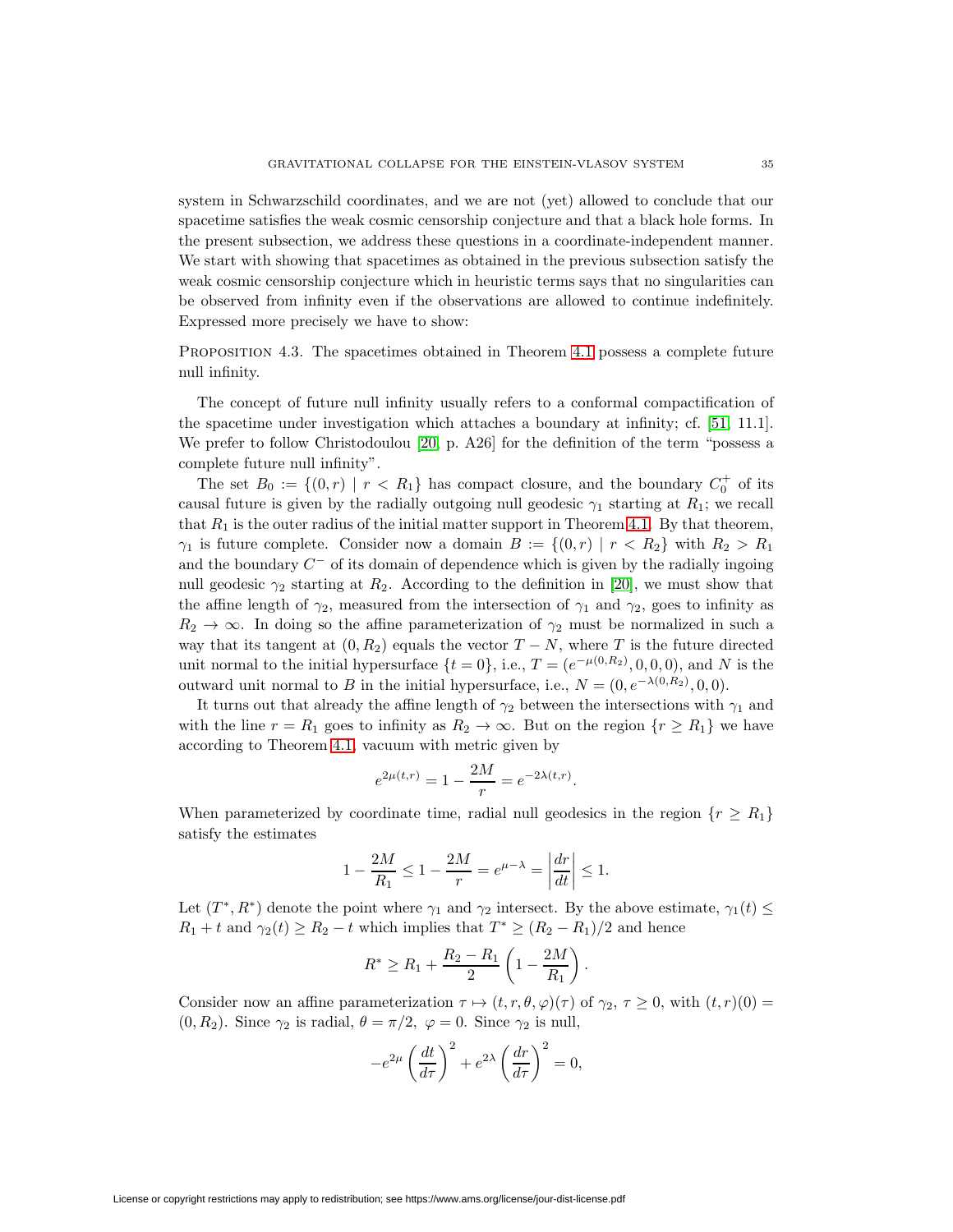and since  $\gamma_2$  is ingoing, i.e.,  $dr/d\tau < 0$ , we find that

$$
\frac{dt}{d\tau} = -e^{\lambda - \mu} \frac{dr}{d\tau}.
$$

<span id="page-19-0"></span>By the geodesic equation,

$$
\frac{d^2r}{d\tau^2} = -e^{2(\mu-\lambda)}\partial_r\mu \left(\frac{dt}{d\tau}\right)^2 - \partial_r\lambda \left(\frac{dr}{d\tau}\right)^2 - 2\partial_t\lambda \frac{dt}{d\tau}\frac{dr}{d\tau}
$$

$$
= 4\pi r e^{2\lambda} \left(\frac{dr}{d\tau}\right)^2 \left[-p - \rho - 2j\right] = 0; \tag{4.10}
$$

i.e.,  $dr/d\tau = const =: \sigma$  as long as  $\gamma_2$  is in the vacuum region  $\{r \geq R_1\}$ . The normalization condition mentioned above requires that

$$
\left(\frac{dt}{d\tau},\frac{dr}{d\tau}\right)(0)=\left(-e^{\lambda(0,R_2)-\mu(0,R_2)}\sigma,\sigma\right)=\left(e^{-\mu(0,R_2)},-e^{-\lambda(0,R_2)}\right),
$$

which means that we should choose  $\sigma := -e^{-\lambda(0,R_2)}$ . Let  $\tau_1$  and  $\tau_2$  be the values of the affine parameter such that  $(t, r)(\tau_1)$  is the intersection point of  $\gamma_2$  with  $\gamma_1$  and  $(t, r)(\tau_2)$ is the intersection point of  $\gamma_2$  with the line  $r = R_1$ , i.e.,  $r(\tau_1) = R^*$  and  $r(\tau_2) = R_1$ . For the affine length L of the corresponding piece of  $\gamma_2$  we find that

$$
L = \int_{\tau_1}^{\tau_2} d\tau = \int_{R^*}^{R_1} \frac{dr}{\sigma} = e^{\lambda(0, R_2)} (R^* - R_1)
$$
  
\n
$$
\geq \left(1 - \frac{2M}{R_2}\right)^{-1/2} \frac{R_2 - R_1}{2} \left(1 - \frac{2M}{R_1}\right)
$$
  
\n
$$
\to \infty \text{ as } R_2 \to \infty.
$$

This proves the claim of Proposition [4.3](#page-18-0) in the sense of [\[20\]](#page-23-0).

We now turn to the question whether Theorem [4.1](#page-13-1) also implies the formation of a black hole in some appropriate, coordinate-free sense. A maximal development of Cauchy data is said to contain a black hole if future null infinity  $\mathcal{I}^+$  is complete and the causal past  $J^-(\mathcal{I}^+)$  of future null infinity has a nonempty complement; cf. [\[23,](#page-24-18) Sect. 12]. Intuitively this says that no causal curve, i.e., no particle trajectory or light ray, originating in the complement of  $J^-(\mathcal{I}^+)$  can reach future null infinity, and that such trapped causal curves really exist. In the spacetimes obtained in Theorem [4.1](#page-13-1) the null geodesic  $\gamma^*$  does not reach future null infinity, and since we have shown that the latter is actually complete,  $\gamma^*$  cannot reach future null infinity in any extension (such as the maximal development) either. Since  $\mathcal{I}^+$  is complete for the spacetimes we obtained,  $\gamma^*$ , in order to reach  $\mathcal{I}^+$ in the maximal development, would have to enter the outer region  $D$ ;  $\gamma^*(\tau^*) \in D$ . But following  $\gamma^*$  backwards we see that it must have stayed in D for  $\tau \leq \tau^*$  and hence cannot have reached the region  $\{r > 2M\}$  to begin with.

In other words, we have in Theorem [4.1](#page-13-1) constructed a globally hyperbolic spacetime M which has a complete  $\mathcal{I}^+$  and in which the complement of  $J^-(\mathcal{I}^+)$  is nonempty. If we consider the maximal development  $\overline{\mathcal{M}}$  of the same Cauchy data, it has the same, complete  $\mathcal{I}^+$ , and since  $\mathcal{M} \subset \overline{\mathcal{M}}$ , the complement of  $J^-(\mathcal{I}^+)$  in  $\overline{\mathcal{M}}$  is nonempty as well. Hence the following is true.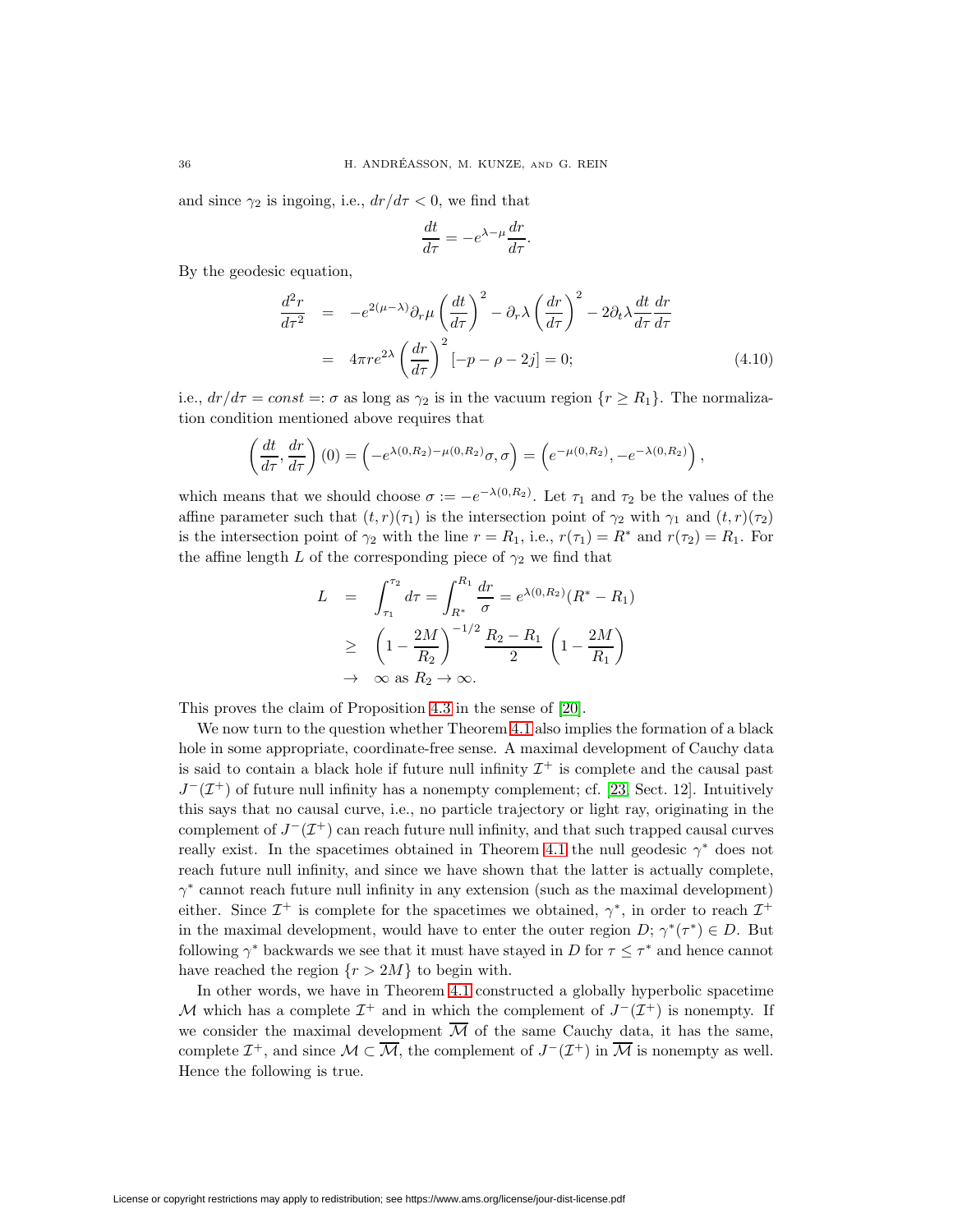Proposition 4.4. Initial data as specified in Theorem [4.1](#page-13-1) lead to the formation of a black hole in the following sense. The spacetimes  $M$  obtained in Theorem [4.1](#page-13-1) possess a complete future null infinity  $\mathcal{I}^+$ , and its causal past  $J^-(\mathcal{I}^+)$  has nonempty complement in the maximal development of the data.

**5. Concluding remarks.** In this final section we want to discuss the question to which extent the results from the previous section really depend on the particular matter model which we employed, we want to compare these results to previous results for other matter models, and we want to discuss future perspectives.

5.1. General matter models. The issue of gravitational collapse and in particular the validity of the cosmic censorship conjecture should of course be addressed not just for one particular matter model such as the collisionless gas. Indeed, some key arguments in the proof of Theorem [4.1](#page-13-1) do depend only on certain general properties of the matter model and not on its specific nature. We briefly discuss this issue. To this end, let

$$
\rho := e^{-2\mu} T_{00}, \ p := e^{-2\lambda} T_{11}, \ j := -e^{-\mu - \lambda} T_{01}.
$$
\n(5.1)

Firstly, we assume that the following two conditions are satisfied.

- The dominant energy condition holds. (DEC)
- The radial pressure  $p$  is nonnegative. (NNP)

In general relativity the dominant energy condition (DEC) is the main criterion which a matter model must satisfy in order to be considered realistic; cf. [\[29\]](#page-24-22). The nonnegative pressure condition (NNP) is a standard assumption for most astrophysical models. These two criteria imply that

$$
0 \le p \le \rho \text{ and } |j| \le \rho; \tag{5.2}
$$

<span id="page-20-0"></span>cf. [\[29\]](#page-24-22) and [\[35\]](#page-24-23). Furthermore, by (DEC), any world line  $(s, R(s))$  of a material particle or a photon satisfies the estimate

$$
\left|\frac{dR}{ds}(s)\right| \le e^{(\mu-\lambda)(s,R(s))}
$$

so that locally the speed of energy flow is less than or equal to the speed of light. In addition we need to assume certain a priori information on the behavior of the solutions of the Einstein-matter equations, namely, that for solutions launched by data from a suitable class,

- $\gamma^+$  defined by [\(4.2\)](#page-12-1) exists on  $[0, \infty)$ , and the solution exists on D, (GLO)
- there exists a constant  $c_1 > 0$  such that  $\rho \leq -c_1j$  in D. (GCC)

The role of the "global existence condition" (GLO) is obvious. The "gravitational collapse condition" (GCC) is crucial for our method of proof; in particular, together with [\(5.2\)](#page-20-0), it implies that  $j \leq 0$  in D, i.e., that the matter is ingoing for all times. Notice also that in [\(4.8\)](#page-16-1), condition (GCC) was used. We emphasize that for Vlasov matter the conditions (DEC) and (NNP) hold always, while (GLO) and (GCC) follow via [\(4.7\)](#page-15-1) from a suitable restriction of the initial data.

For a general matter model satisfying these assumptions, not all the results in Theorem [4.1](#page-13-1) can be obtained, but the following still holds:

$$
\lim_{s \to \infty} \gamma^+(s) < \infty \text{ and } \lim_{t \to \infty} \mu(t, r) = -\infty \text{ for } \lim_{s \to \infty} \gamma^+(s) \le r \le r_1
$$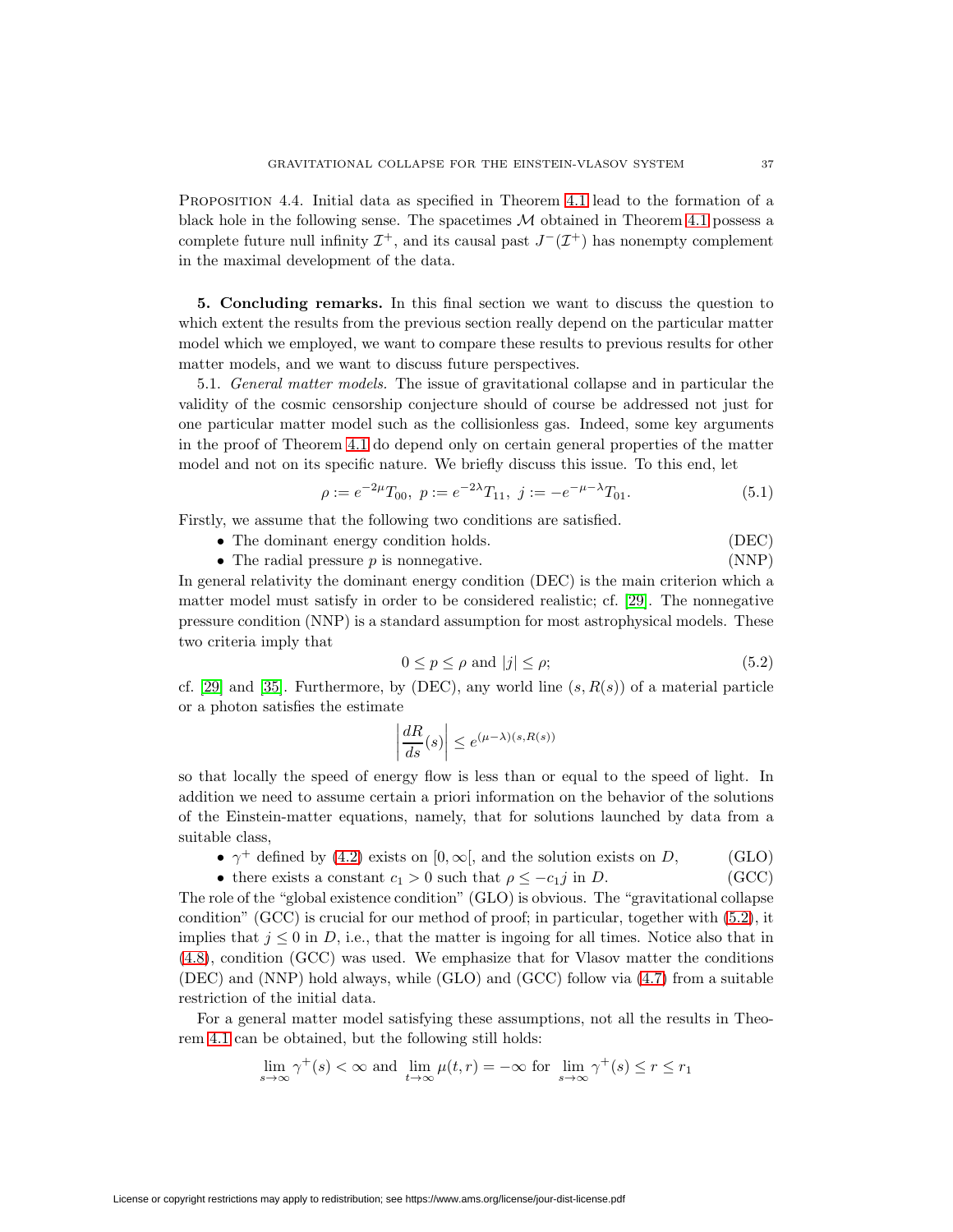for some  $r_1 > \lim_{s \to \infty} \gamma^+(s)$ . If  $r^*$  and  $\gamma^*$  are defined as in Theorem [4.1,](#page-13-1) then

$$
\lim_{s \to \infty} \gamma^*(s) < \infty,
$$

and every radially outgoing null geodesic  $\gamma$  with  $\gamma(0) > r^*$  is future complete with  $\lim_{s\to\infty} \gamma(s) = \infty$ . The analysis in Section [4.3](#page-17-0) applies to the resulting spacetimes as well, in particular since they again are vacuum for  $r \geq R_1$ .

5.2. Related results. Due to the inherent difficulties of the Einstein field equations, progress towards understanding the issues of cosmic censorship and the formation of black holes has up to now been restricted to the case of spherical symmetry. At least this assumption is made in all the papers we mention below.

The most complete understanding of the issues at hand has so far been obtained for the case where the Einstein equations are coupled to a massless scalar field; cf. [\[14,](#page-23-14) [15,](#page-23-15) [16,](#page-23-16) [17,](#page-23-17) [18,](#page-23-1) [19,](#page-23-2) [20\]](#page-23-0). The final result of these investigations is that weak and strong cosmic censorship hold for the Einstein-scalar field system. A crucial step was the investigation in [\[16\]](#page-23-16) where explicit conditions on the initial data were formulated which guarantee the formation of a trapped surface. Although the conditions we impose for Theorem [4.1](#page-13-1) are reminiscent of the ones in [\[16\]](#page-23-16), there is also an important difference. In [\[16\]](#page-23-16) the admissible data cover the full range of  $2m/r \in [0,1]$ , whereas for our result we need that initially  $2m/r$  is close to one in the outer matter ring.

However, there may be a better reason for this difference than just the limited abilities of the present authors. The spherically symmetric Einstein-Vlasov system can exhibit at least the following qualitatively different types of behavior. Firstly, for small data the solution disperses in the sense of Theorem [3.2.](#page-9-0) Secondly, the system has a tremendously rich family of steady states; cf. [\[36,](#page-24-19) [41,](#page-24-20) [42\]](#page-24-21) and also [\[8\]](#page-23-18) concerning the possible shapes these steady states can take. Numerical investigations show clearly that there are both stable and unstable steady states; cf. [\[7\]](#page-23-10). There is also strong numerical evidence [\[7\]](#page-23-10) that the system has time-periodic or at least almost-periodic solutions, which is the third type of solution behavior. The fourth and last type of solution behavior is gravitational collapse and formation of a black hole as shown by Theorem [4.1.](#page-13-1) To our knowledge only dispersion and gravitational collapse are known as possible solution behaviors for the Einstein-scalar field system, and this wider range of qualitative solution behaviors for the Vlasov matter model may explain why the condition needed to force gravitational collapse is more restrictive than for the scalar field.

In passing we also note that the primary motivation for coupling the Einstein equations to a scalar field is, according to [\[20\]](#page-23-0), to capture the wave nature of nonsymmetric vacuum solutions to the Einstein equations in a spherically symmetric setup while still enjoying the simplifications which the latter symmetry assumption entails. As mentioned above, the Vlasov matter model is actually used in astrophysics to describe galaxies or globular clusters.

Another matter model which features prominently in the history of the concepts of gravitational collapse and black holes is a fluid with pressure zero which is usually termed dust. The analysis in [\[32\]](#page-24-2) has definitely shaped the overall picture of gravitational collapse to a large extent. The physical reason for neglecting pressure is the intuition that once the collapse is sufficiently advanced, gravity will dominate all other forces, including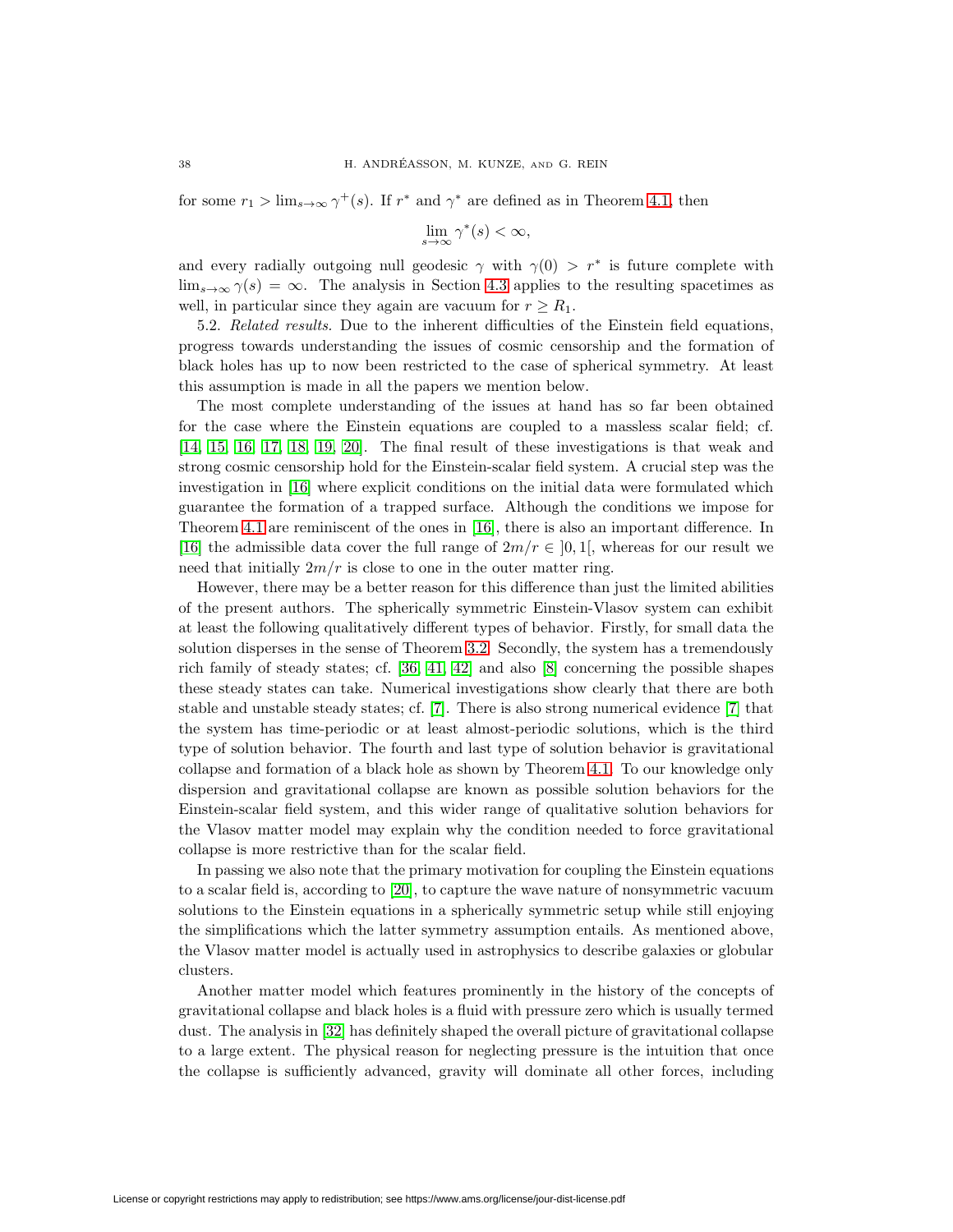pressure. One important mathematical advantage of this matter model is that one can use coordinates which are co-moving with the matter. On the other hand, dust produces shell-crossing singularities which hinder the analysis of the real issues, and dust can lead to naked singularities as shown in [\[13\]](#page-23-3). Whether cosmic censorship will eventually be established for Vlasov matter or not, solutions of the Einstein-Vlasov system do have nontrivial pressure, and the system has so far not been shown to produce naked singularities.

In making the last statement we are fully aware of [\[50\]](#page-25-2). There it is claimed that numerical simulations of the axially symmetric Einstein-Vlasov system can lead to naked singularities. However, there is reason to believe that the matter model which was actually simulated in [\[50\]](#page-25-2) was dust and not Vlasov; cf. [\[45\]](#page-24-24).

To conclude this comparison with previously known results, we mention that in [\[45\]](#page-24-24) a continuity argument was used to show that there exist initial data for the spherically symmetric Einstein-Vlasov system which lead to the formation of trapped surfaces. Combining this with the results of [\[21\]](#page-24-25) and [\[23\]](#page-24-18) implies that there exist data which lead to the formation of a black hole. Due to the method of proof in [\[45\]](#page-24-24), this analysis does not give explicit conditions on the data which guarantee this type of behavior. Our approach does produce such explicit conditions on the data, and these data are stable against perturbations which are small in a suitable sense.

<span id="page-22-0"></span>5.3. Open problems and future perspectives. To conclude we mention some open problems and possible perspectives for future research. An immediate question is whether the geodesic  $\gamma^*$  in Theorem [4.1](#page-13-1) is future complete; the question whether an event horizon has complete generators is of general interest. This issue is closely related to the question whether in the limit  $t \to \infty$  all the matter ends up in the region  $\{r \leq 2M\}$ , i.e., whether  $\lim_{t\to\infty} m(t, 2M) = 2M$ . It is clear from the geodesic equation for  $\gamma^*$  that this geodesic cannot be complete if it is running in vacuum all the time, cf. [\(4.10\)](#page-19-0), which means that at least some matter must cross  $r = 2M$  if  $\gamma^*$  should be complete. These questions are currently under investigation by two of the authors, and we believe that for suitably restricted data indeed  $\lim_{t\to\infty} m(t, 2M)=2M$ .

The next logical step will be to analyze the situation corresponding to Theorem [4.1](#page-13-1) in a coordinate system which has the potential to cover regions of spacetime containing trapped surfaces and which may reach all the way to the spacetime singularity which forms at the center. Preliminary steps in this direction look promising.

Much more demanding is the question of how to relax the conditions in Theorem [4.1](#page-13-1) so that the numerical observations reported in [\[7\]](#page-23-10) where the perturbation of unstable steady states leads to the formation of black holes are covered. An analytic understanding of the stability properties, which were observed numerically, is a further open problem. An answer to this could also help to explain the phenomenon of critical collapse; cf. [\[7,](#page-23-10) [31,](#page-24-15) [44\]](#page-24-16) for relevant numerical results for the Einstein-Vlasov system and [\[28\]](#page-24-26) for a general discussion of this issue.

As pointed out above, the question whether weak cosmic censorship holds for the spherically symmetric Einstein-Vlasov system is related to the question whether this system has global solutions in Schwarzschild coordinates or not. Useful estimates in the direction of global existence in Schwarzschild coordinates, which go beyond what was reported in Section [3,](#page-6-6) were established in [\[2\]](#page-23-19), but the problem remains open. When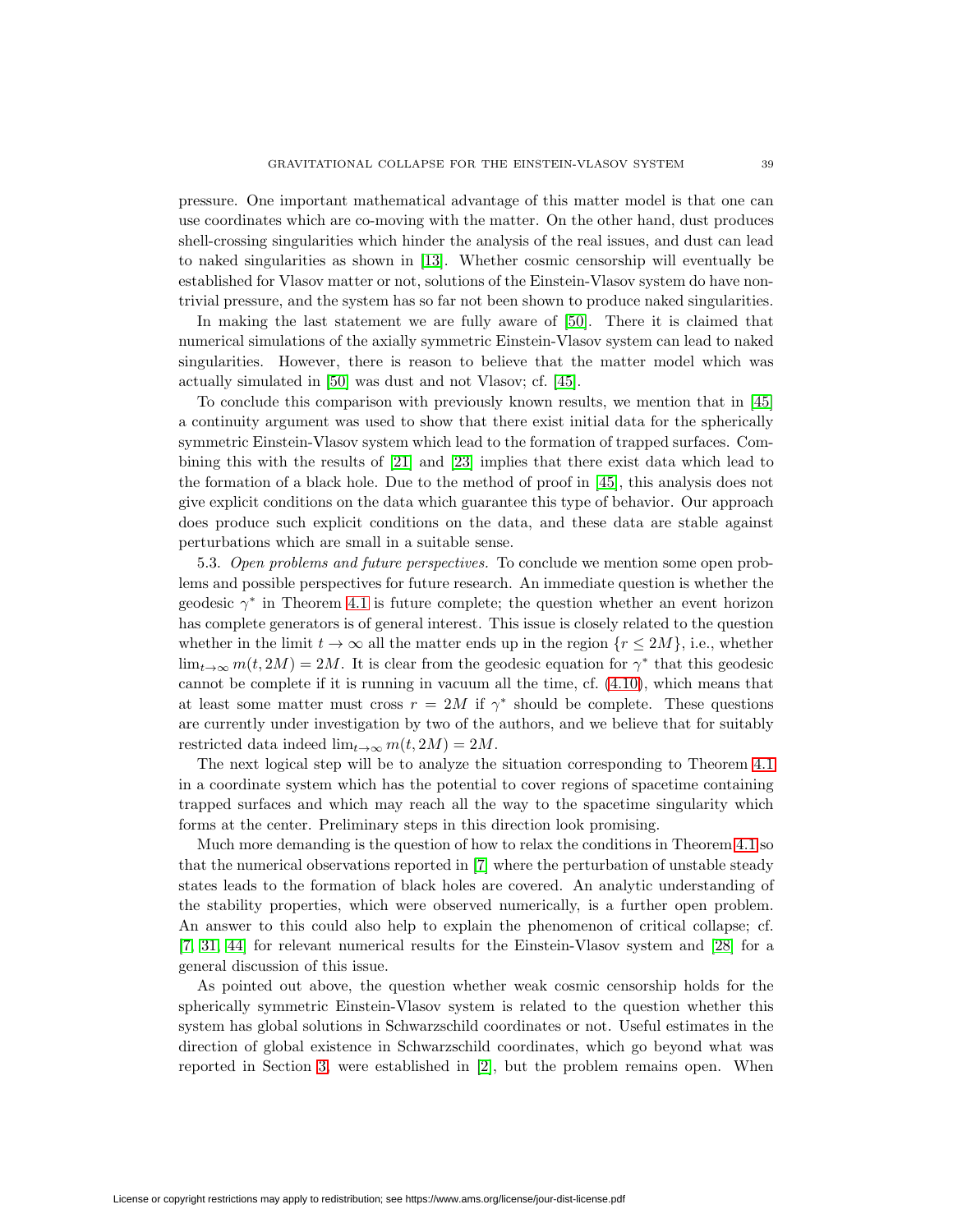thinking about weak cosmic censorship one should definitely keep the possibility in mind that global existence in Schwarzschild coordinates could be violated for an initial data set "of measure zero", while weak cosmic censorship could still be true for the spherically symmetric Einstein-Vlasov system.

Eventually one will wish to go beyond spherical symmetry, and any extension of the results mentioned in these notes to, for example, the case of axial symmetry is in our opinion a challenging and worthwhile problem.

Acknowledgement. The authors would like to thank Piotr Chrussiel, Helmut Friedrich, and Alan Rendall for valuable discussions.

## **REFERENCES**

- <span id="page-23-5"></span>[1] H. Andr´easson, The Einstein-Vlasov System/Kinetic Theory, Living Rev. Relativity **5** (2002). M[R1966539 \(2004c:83009\)](http://www.ams.org/mathscinet-getitem?mr=1966539)
- <span id="page-23-19"></span>[2] H. Andréasson, On global existence for the spherically symmetric Einstein-Vlasov system in Schwarzschild coordinates, Indiana Univ. Math. J. **56**, 523–552 (2007). M[R2317537 \(2008d:83016\)](http://www.ams.org/mathscinet-getitem?mr=2317537)
- <span id="page-23-13"></span>[3] H. Andréasson, On static shells and the Buchdahl inequality for the spherically symmetric Einstein-Vlasov system, Commun. Math. Phys. **274**, 409–425 (2007) M[R2322910 \(2008h:83048\)](http://www.ams.org/mathscinet-getitem?mr=2322910)
- <span id="page-23-12"></span>[4] H. Andréasson, Sharp bounds on  $2m/r$  of general spherically symmetric static objects, J. Differential Equations **245**, 2243–2266 (2008). M[R2446191](http://www.ams.org/mathscinet-getitem?mr=2446191)
- <span id="page-23-9"></span>[5] H. Andr´easson, M. Kunze, G. Rein, Global existence for the spherically symmetric Einstein-Vlasov system with outgoing matter, Comm. Partial Differential Eqns. **33**, 656–668 (2008). M[R2424372](http://www.ams.org/mathscinet-getitem?mr=2424372)
- <span id="page-23-11"></span>[6] H. Andréasson, M. Kunze, G. Rein, The formation of black holes in spherically symmetric gravitational collapse, preprint 2008, arXiv: gr-qc/0706.3787. M[R2424372](http://www.ams.org/mathscinet-getitem?mr=2424372)
- <span id="page-23-10"></span>[7] H. Andr´easson, G. Rein, A numerical investigation of the stability of steady states and critical phenomena for the spherically symmetric Einstein-Vlasov system, Classical Quantum Gravity **23**, 3659–3677 (2006). M[R2235427 \(2007d:83073\)](http://www.ams.org/mathscinet-getitem?mr=2235427)
- <span id="page-23-18"></span>[8] H. Andréasson, G. Rein, On the steady states of the spherically symmetric Einstein-Vlasov system, Classical Quantum Gravity **24**, 1809–1832 (2007). M[R2310358 \(2008b:83054\)](http://www.ams.org/mathscinet-getitem?mr=2310358)
- <span id="page-23-8"></span>[9] C. Bardos, P. Degond, Global existence for the Vlasov-Poisson system in 3 space variables with small initial data, Ann. Inst. Henri Poincaré, Analyse non linéaire **2**, 101–118 (1985). M[R794002](http://www.ams.org/mathscinet-getitem?mr=794002) [\(86k:35129\)](http://www.ams.org/mathscinet-getitem?mr=794002)
- <span id="page-23-7"></span>[10] J. Batt, Global symmetric solutions of the initial value problem in stellar dynamics, J. Diff. Eqns. **25**, 342–364 (1977). M[R0487082 \(58:6749\)](http://www.ams.org/mathscinet-getitem?mr=0487082)
- <span id="page-23-6"></span><span id="page-23-4"></span>[11] J. Binney, S. Tremaine, Galactic Dynamics, Princeton University Press, 1987.
- [12] Y. Choquet-Bruhat, Problème de Cauchy pour le système intégro différentiel d'Einstein-Liouville, Ann. Inst. Fourier **21**, 181–201 (1971). M[R0337248 \(49:2018\)](http://www.ams.org/mathscinet-getitem?mr=0337248)
- <span id="page-23-3"></span>[13] D. Christodoulou, Violation of cosmic censorship in the gravitational collapse of a dust cloud, Comm. Math. Phys. **93**, 171–195 (1984). M[R742192 \(86a:83058\)](http://www.ams.org/mathscinet-getitem?mr=742192)
- <span id="page-23-14"></span>[14] D. Christodoulou, The problem of a self-gravitating scalar field, Comm. Math. Phys. **105**, 337–361 (1986). M[R848643 \(87i:83009\)](http://www.ams.org/mathscinet-getitem?mr=848643)
- <span id="page-23-15"></span>[15] D. Christodoulou, A mathematical theory of gravitational collapse, Comm. Math. Phys. **109**, 613– 647 (1987). M[R885564 \(88f:83005b\)](http://www.ams.org/mathscinet-getitem?mr=885564)
- <span id="page-23-16"></span>[16] D. Christodoulou, The formation of black holes and singularities in spherically symmetric gravitational collapse, Comm. Pure Appl. Math. **44**, 339–373 (1991). M[R1090436 \(92d:83044\)](http://www.ams.org/mathscinet-getitem?mr=1090436)
- <span id="page-23-17"></span>[17] D. Christodoulou, Bounded variation solutions of the spherically symmetric Einstein-scalar field equations, Comm. Pure Appl. Math. **46**, 1131–1220 (1993). M[R1225895 \(95b:35221\)](http://www.ams.org/mathscinet-getitem?mr=1225895)
- <span id="page-23-1"></span>[18] D. Christodoulou, Examples of naked singularity formation in the gravitational collapse of a scalar field, Ann. of Math. (2) **140**, 607-653 (1994). M[R1307898 \(95j:83100\)](http://www.ams.org/mathscinet-getitem?mr=1307898)
- <span id="page-23-2"></span>[19] D. Christodoulou, The instability of naked singularities in the gravitational collapse of a scalar field, Ann. of Math. (2) **149**, 183-217 (1999). M[R1680551 \(2000a:83086\)](http://www.ams.org/mathscinet-getitem?mr=1680551)
- <span id="page-23-0"></span>[20] D. Christodoulou, On the global initial value problem and the issue of singularities, Classical Quantum Gravity **16**, A23–A35 (1999). M[R1728432 \(2001a:83010\)](http://www.ams.org/mathscinet-getitem?mr=1728432)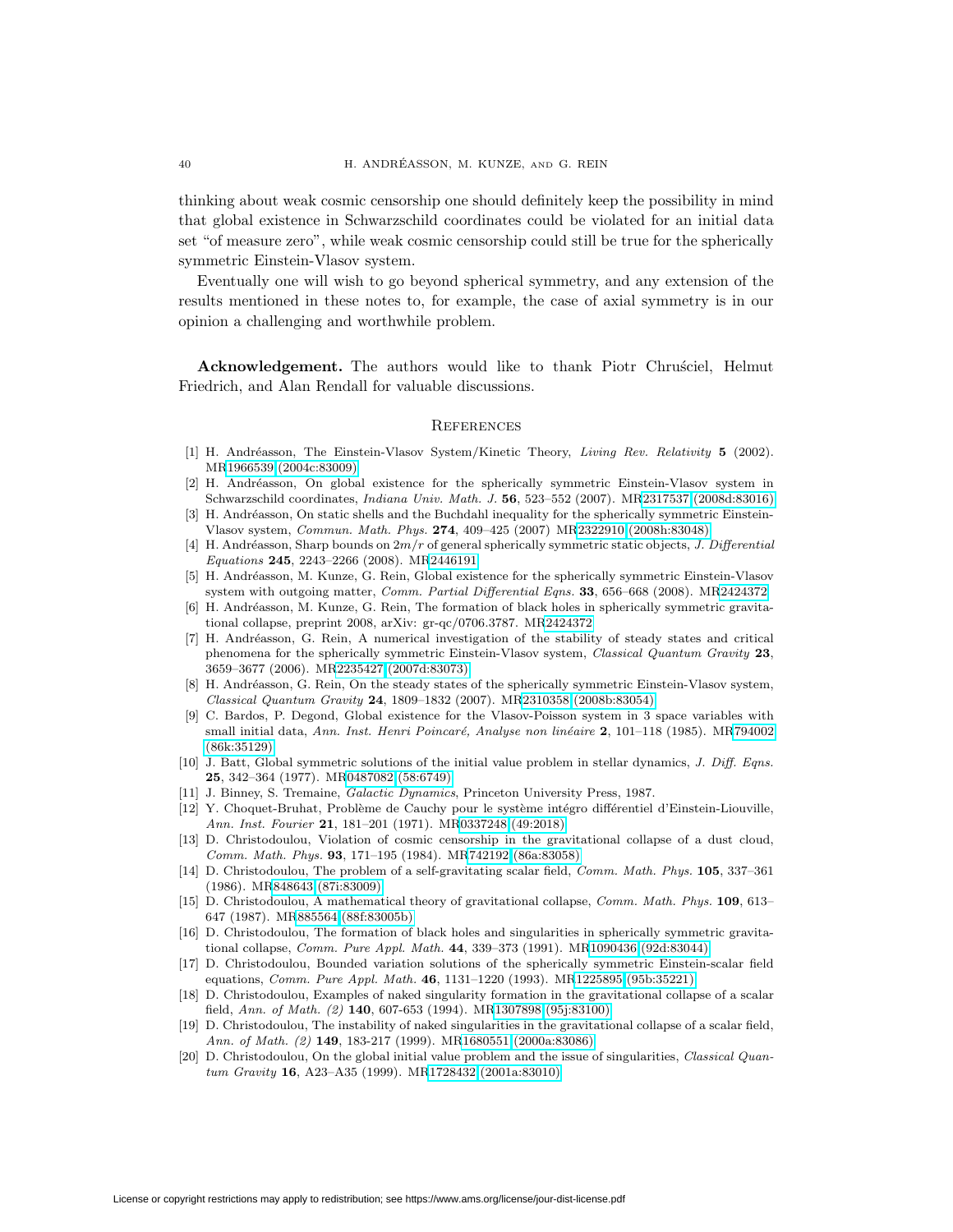- <span id="page-24-25"></span>[21] M. Dafermos, Spherically symmetric spacetimes with a trapped surface, Classical Quantum Gravity **22**, 2221–2232 (2005). M[R2145241 \(2006a:83034\)](http://www.ams.org/mathscinet-getitem?mr=2145241)
- <span id="page-24-14"></span>[22] M. Dafermos, A note on the collapse of small data self-gravitating massless collisionless matter, J. Hyperbolic Differential Equations **3**, 589–598 (2006). M[R2289606 \(2008f:83019\)](http://www.ams.org/mathscinet-getitem?mr=2289606)
- <span id="page-24-18"></span>[23] M. Dafermos, A. D. Rendall, An extension principle for the Einstein-Vlasov system in spherical symmetry, Ann. Henri Poincaré **6**, 1137-1155 (2005). M[R2189379 \(2007c:83011\)](http://www.ams.org/mathscinet-getitem?mr=2189379)
- <span id="page-24-0"></span>[24] A. Einstein, Zur Allgemeinen Relativitätstheorie, Sitzungsber. der Preuss. Akad. der Wissenschaften zu Berlin; 1915, 778–786 (1915).
- <span id="page-24-1"></span>[25] A. Einstein, Die Feldgleichungen der Gravitation, Sitzungsber. der Preuss. Akad. der Wissenschaften zu Berlin; 1915, 844–847 (1915).
- <span id="page-24-12"></span>[26] R. T. Glassey, W. A. Strauss, Singularity formation in a collisionless plasma could occur only at high velocities, Arch. Rat. Mech. Anal. **92**, 59–90 (1986). M[R816621 \(87j:82064\)](http://www.ams.org/mathscinet-getitem?mr=816621)
- <span id="page-24-13"></span>[27] R. T. Glassey, W. A. Strauss, Absence of shocks in an initially dilute collisionless plasma, Commun. Math. Phys. **113**, 191–208 (1987). M[R919231 \(88k:76034\)](http://www.ams.org/mathscinet-getitem?mr=919231)
- <span id="page-24-26"></span>[28] C. Gundlach, Critical phenomena in gravitational collapse, Living Rev. Relativity **2** (1999). M[R1728882 \(2001a:83061\)](http://www.ams.org/mathscinet-getitem?mr=1728882)
- <span id="page-24-22"></span>[29] S. Hawking, G. F. R. Ellis, The Large Scale Structure of Space-time, Cambridge University Press 1975. M[R0424186 \(54:12154\)](http://www.ams.org/mathscinet-getitem?mr=0424186)
- <span id="page-24-7"></span>[30] P.-L. Lions, B. Perthame, Propagation of moments and regularity for the 3-dimensional Vlasov-Poisson system, Invent. Math. **105**, 415–430 (1991). M[R1115549 \(92e:35160\)](http://www.ams.org/mathscinet-getitem?mr=1115549)
- <span id="page-24-15"></span>[31] I. Olabarrieta, M. W. Choptuik, Critical phenomena at the threshold of black hole formation for collisionless matter in spherical symmetry, Phys. Rev. D. **65**, 024007 (2002). M[R1892138 \(2003a:83048\)](http://www.ams.org/mathscinet-getitem?mr=1892138)
- <span id="page-24-2"></span>[32] J. R. Oppenheimer, H. Snyder, On continued gravitational contraction, Phys. Rev. **56**, 455–459 (1939).
- <span id="page-24-3"></span>[33] R. Penrose, Gravitational collapse and space-time singularities, Phys. Rev. Lett. **14**, 57–59 (1965). M[R0172678 \(30:2897\)](http://www.ams.org/mathscinet-getitem?mr=0172678)
- <span id="page-24-8"></span>[34] K. Pfaffelmoser, Global classical solutions of the Vlasov-Poisson system in three dimensions for general initial data, J. Differential Equations **95**, 281–303 (1992). M[R1165424 \(93d:35170\)](http://www.ams.org/mathscinet-getitem?mr=1165424)
- <span id="page-24-23"></span>[35] E. Poisson, A Relativist's Toolkit. The Mathematics of Black-hole Mechanics, Cambridge University Press, 2004. M[R2063287 \(2005d:83002\)](http://www.ams.org/mathscinet-getitem?mr=2063287)
- <span id="page-24-19"></span>[36] G. Rein, Static solutions of the spherically symmetric Vlasov-Einstein system. Math. Proc. Camb. Phil. Soc. **115**, 559–570 (1994). M[R1269939 \(95b:83054\)](http://www.ams.org/mathscinet-getitem?mr=1269939)
- <span id="page-24-10"></span><span id="page-24-9"></span>[37] G. Rein, The Vlasov-Einstein System with Surface Symmetry, Habilitationsschrift, München, 1995.
- [38] G. Rein, Collisionless Kinetic Equations from Astrophysics—The Vlasov-Poisson System, Handbook of Differential Equations, Evolutionary Equations. Vol. 3. Eds. C. M. Dafermos and E. Feireisl, Elsevier (2007).
- <span id="page-24-11"></span>[39] G. Rein, A. D. Rendall, Global existence of solutions of the spherically symmetric Vlasov-Einstein system with small initial data, Comm. Math. Phys. **150**, 561–583 (1992). Erratum: Comm. Math. Phys. **176**, 475–478 (1996). M[R1204320 \(94c:83028\)](http://www.ams.org/mathscinet-getitem?mr=1204320)
- <span id="page-24-5"></span>[40] G. Rein, A. D. Rendall, The Newtonian limit of the spherically symmetric Vlasov-Einstein system, Comm. Math. Phys. **150**, 585–591 (1992). M[R1204321 \(94c:83029\)](http://www.ams.org/mathscinet-getitem?mr=1204321)
- <span id="page-24-20"></span>[41] G. Rein, A. D. Rendall, Smooth static solutions of the spherically symmetric Vlasov-Einstein system. Ann. de l'Inst. H. Poincar´e, Physique Th´eorique **59**, 383–397 (1993). M[R1254978 \(94m:35296\)](http://www.ams.org/mathscinet-getitem?mr=1254978)
- <span id="page-24-21"></span>[42] G. Rein, A. D. Rendall, Compact support of spherically symmetric equilibria in non-relativistic and relativistic galactic dynamics. Math. Proc. Camb. Phil. Soc. **128**, 363–380 (2000). M[R1735298](http://www.ams.org/mathscinet-getitem?mr=1735298) [\(2001k:85001\)](http://www.ams.org/mathscinet-getitem?mr=1735298)
- <span id="page-24-17"></span>[43] G. Rein, A. D. Rendall, J. Schaeffer, A regularity theorem for solutions of the spherically symmetric Vlasov-Einstein system, Comm. Math. Phys. **168**, 467–478 (1995). M[R1328249 \(96g:58187\)](http://www.ams.org/mathscinet-getitem?mr=1328249)
- <span id="page-24-16"></span>[44] G. Rein, A. D. Rendall, J. Schaeffer, Critical collapse of collisionless matter—a numerical investigation, Phys. Rev. D **58**, 044007 (1998).
- <span id="page-24-24"></span>[45] A. D. Rendall, Cosmic censorship and the Vlasov equation, Classical Quantum Gravity **9**, L99–L104 (1992). M[R1178792 \(93e:83052\)](http://www.ams.org/mathscinet-getitem?mr=1178792)
- <span id="page-24-6"></span>[46] A. D. Rendall, The Newtonian limit for asymptotically flat solutions of the Vlasov-Einstein system. Comm. Math. Phys. **163**, 89–112 (1994). M[R1277935 \(95e:83026\)](http://www.ams.org/mathscinet-getitem?mr=1277935)
- <span id="page-24-4"></span>[47] A. D. Rendall, An introduction to the Einstein-Vlasov system, Banach Center Publications **41**, 35–68 (1997). M[R1466508 \(98k:83007\)](http://www.ams.org/mathscinet-getitem?mr=1466508)